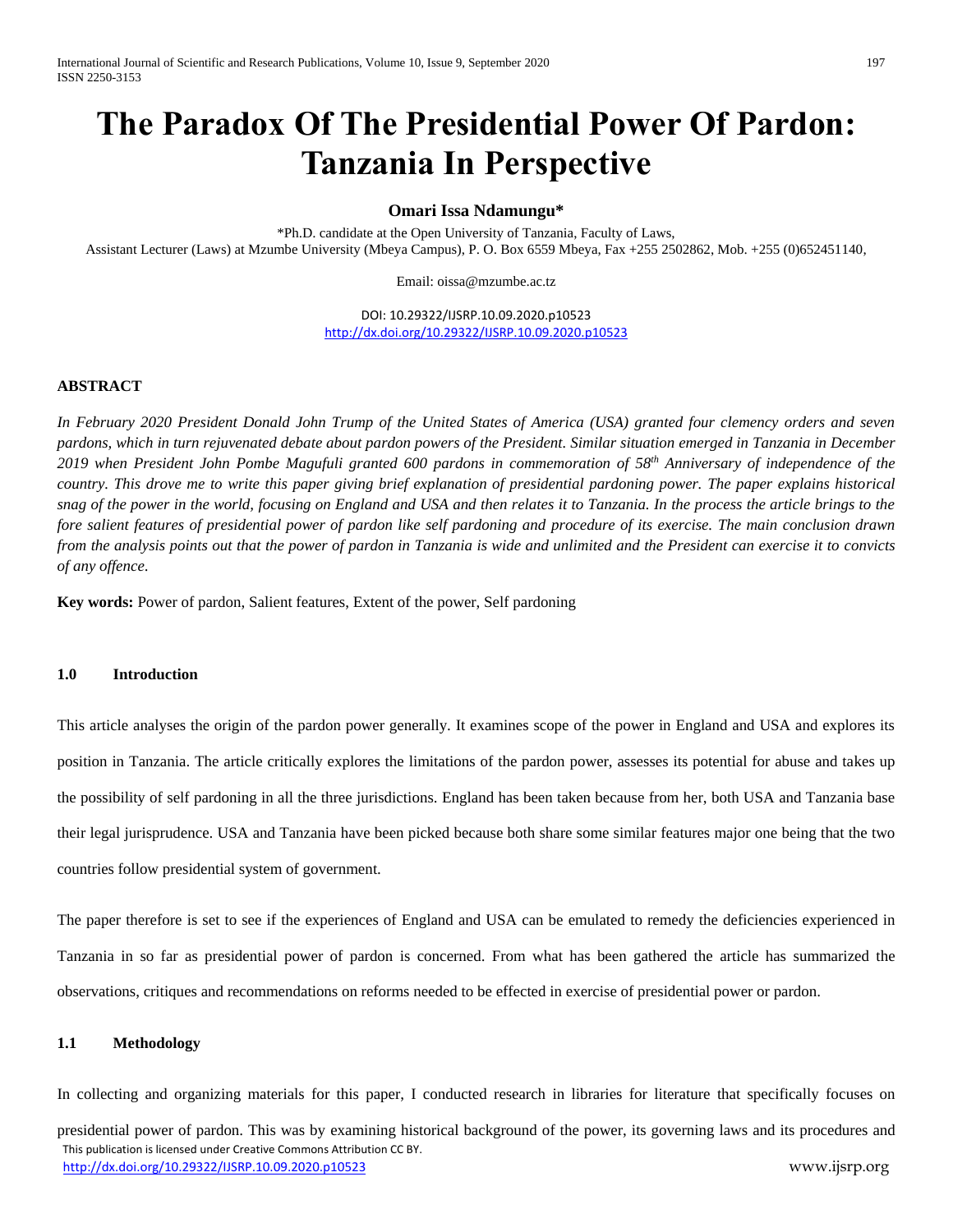ISSN 2250-3153 practices. I have relied mostly on publications in books, journals and papers presented in seminars and conferences, comments from legal practitioners as well as other scholars that have addressed the issue in three countries, which are England, USA and Tanzania.

After reading the writings on presidential power of pardon I have identified and analyzed the position of constitutional law of England, the constitutional provisions of the US Constitution of 1787 and the Constitution of the United Republic of Tanzania (CURT) of 1977. All of these three countries share a common law background and so have something in common on presidential power of pardon. This means I consulted and compared the presidential power of pardon in England, USA and Tanzania. Before the article embark on the analysis of presidential power of pardon hereunder is a recap of its history.

## **2.0 Synopsis of Presidential Power of Pardon**

The exercise of the presidential power of pardon can be traced to a very ancient ancestry with the earliest roots in practices among the Romans. Despite being very old its exercise has always been under criticisms for being inconsistent with a solid theory of criminal law. Beccaria, C.B for example contends that pardons are capricious and irregular and thus inconsistent with a good theory of criminal justice.<sup>1</sup> Pardons are also argued to be an inherently idiosyncratic arbitrary exercise of presidential authority. It is further argued that in exercise of presidential power of pardon one person makes a decision without standards or formal guidance.<sup>2</sup> This is so because in granting pardon 'the supposition of the connivance of the judge is entirely excluded.' The pardon is the presidential decision to allow any person to be absolved of guilt for any alleged crime charged as if the crime never occurred.<sup>3</sup> The power of the President to grant pardon is discretionary, final and conclusive and no appeal can be made against the decision of the President in exercise of power to grant pardon. This is so because pardon power is not the subject of legal rights but begins where legal rights end.<sup>4</sup> That is why from the earliest years of the Republics, pardon was used to benefit ordinary people for whom the results of a criminal prosecution were considered unduly harsh or unfair. However, the power of the President to grant pardon can be challenged by way of judicial review.

## **2.1 Meaning of Pardon**

 $\overline{a}$ 

The pardon is sometimes and in some countries known as prerogative of mercy or clemency.<sup>5</sup> As such the power to pardon also includes more limited acts of clemency like reprieves (delay of sentencing) and commutation (reducing) of sentence or punishment.<sup>6</sup> Reprieve refers to the act of suspending or staying execution of the sentence met by the courts. The President of the country has

<sup>1</sup> See Moore, K. D, Pardons 39 (1989) citing C.B., Beccaria, An Essay on Crimes and Punishment, pp. 158-59, (1953)

<sup>2</sup> Rosenzweig, P., Reflections on the Atrophy pardon Power, *Journal of Criminal Law and Criminology*, Vol. 102, Issue 3 (2012), p. 603

<sup>3</sup> Weihofen, P., The Effect of Pardon, 88 U. Pa Rev 177, (1939), p. 179

<sup>4</sup> See the words of Lord Diplock in the case of *De Freitas vs. Benny (1976) AC 239*

<sup>&</sup>lt;sup>5</sup> Ekwenze, S.A.M., Presidential Pardon and Prerogative of Mercy: A Necessary National Soothing Balm for Social Justice, Anambra State University, Igbariam Campus, Lagos, (2011), p. 2

This publication is licensed under Creative Commons Attribution CC BY. <http://dx.doi.org/10.29322/IJSRP.10.09.2020.p10523> www.ijsrp.org <sup>6</sup> Pfiffner, J.P., The Scope of the President's Pardon Power, George Mason University, (2010), p. 1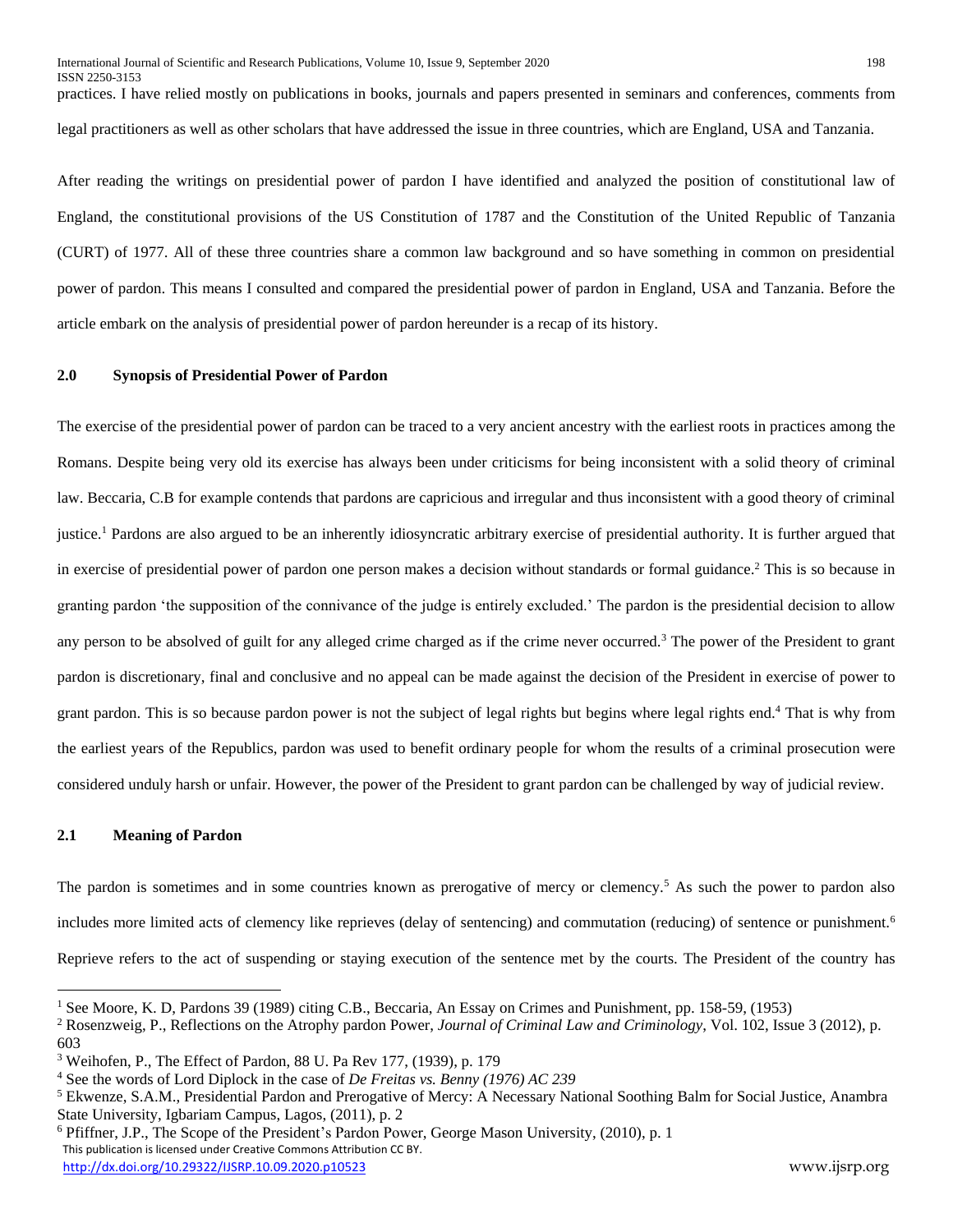power to reprieve the whole of the sentence or part of it at any time and for any offender. The reprieve is taken by the President as a preparation stage for granting of pardon. For that before the President grants pardon to the offender he may first grant reprieve in which case the offender shall not serve his sentence awaiting for pardon.

The pardon once pronounced in favour of the person will usually restore civil rights which were lost as a result of the conviction. So pardons generally restore the right to vote and the right to run for and hold public office. The pardon however, does not bar any civil legal actions against the person pardoned. So, the person who receives a pardon for murder may, after his release from custody, be subject to a law suit for wrongful killing.

According to Garner, B A commutation means the executive's substitution in a particular case of a less severe punishment for a more severe one that has already be judicially imposed on the defendant.<sup>7</sup> It can be based on discovery of pertinent facts that were not known or available when the sentenced was decided, or that arose and were developed afterward. It may also be based on the executive's statutorily or constitutionally granted discretion, regardless of the facts. Commutation was an 'extraordinary' remedy for person seeking reduction of sentence.<sup>8</sup> It is because of this that after 1910 grants to prisoners in USA were styled 'sentence commutation' replacing the full or conditional pardon more frequently used in early years to release a person from a prison term.<sup>9</sup> Commutation is rarely granted but may be considered for old age, illness, disparity or undue severity of sentence.

Once granted commutation normally cannot be rejected whereas at least the pardon can be rejected. In the case of *Biddle v Perovich*,<sup>10</sup> President Coolidge commuted a federal death sentence, and he was transferred to the state of Connecticut, which convicted him of the murder and sentenced him to hang. Biddle appealed by arguing that he had not accepted the commutation of his sentence and thus it was not valid. Justice Holmes wrote that the commutation of a sentence did not have to be accepted by the recipient in order to be valid. He stated that 'commutation was a part of the constitutional scheme and the public welfare is more important than a criminal's wishes.'

# **2.2 Scope of Power of Pardon**

In all civilized and refined societies pardon has become considered as an act of grace. It is something of a living relic from the days when rulers possessed the power to punish and to remit punishment as an act of mercy. It is the oldest form of release procedure and it survives in vivid form in various States.<sup>11</sup> The pardon may be granted at any time either before institution of the criminal proceedings

<sup>7</sup> Garner, B. A., Black's Law Dictionary, 9th Edition, A Thomson Reuters Business, Dallas, (2004), p. 318

<sup>8</sup> Love, M.C., The Twilight of the Pardon Power, *Journal of Criminal Law and Criminology*, Vol. 100, Issue 3, (2010), p. 1191 <sup>9</sup> Ibid

<sup>10</sup> 274 US 480 (1927)

This publication is licensed under Creative Commons Attribution CC BY. <http://dx.doi.org/10.29322/IJSRP.10.09.2020.p10523> www.ijsrp.org <sup>11</sup> Sebba-Leslie, Criminology, The Pardoning Power, World Survey, Vol. 68, Issue No. 1, (1977), pp. 83-85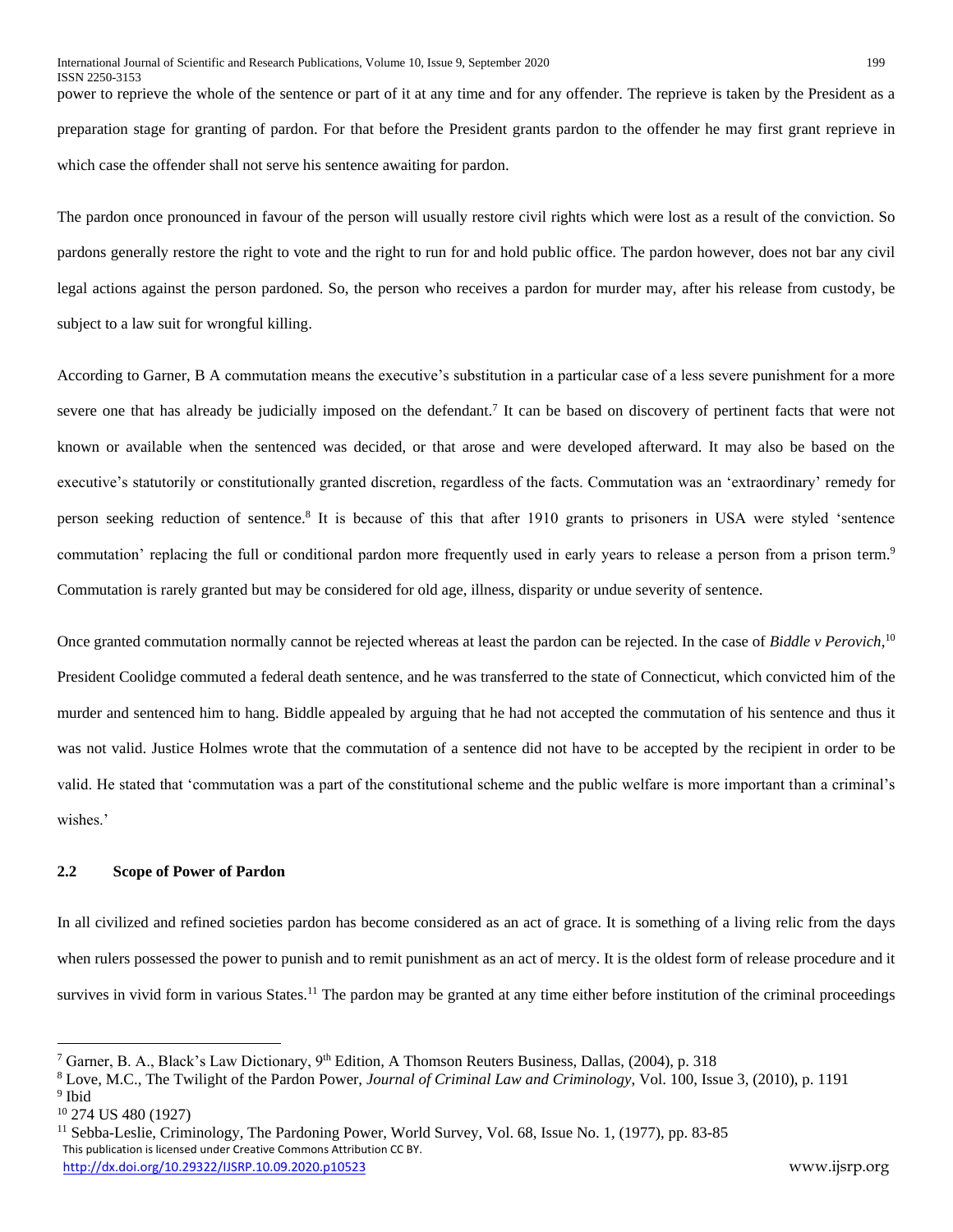but after commission of the crime, during pendency of the criminal proceedings or after conviction for the crime depending on the laws of the country.<sup>12</sup> The pardon is granted to the deserving persons especially to those who were thought to have been wrongly convicted or who claim to have been wrongly convicted.<sup>13</sup> By granting pardon the President can set free any offender who has been tried and convicted by the courts. In some countries the persons who accept the pardon implicitly admit guilt. But once the person is granted pardon he is cleared of all guilt and he becomes as if he had never been tried or convicted of any offense. The persons who are granted pardon therefore has all the rights as any person who had never been subject to criminal charges in courts of law.

The pardon is entrenched in the Constitution of the country as a way to supplement judicial justice. This is because it is possible sometimes that through judicial justice a wrong person may be convicted and the real criminal who should be convicted may be discharged or acquitted. In the case of *Umaru vs. the State*, <sup>14</sup> Nnamani, JSC said;

"Those accused persons ought not to have been discharged. Luckily for them, however, their case is not before this court there being no appeal against their discharge. What is, therefore, in issue is whether these errors do in any way affect this case of the appellant."

The words of Nnamani, JSC confirm that it is sometimes possible for the offender to be acquitted wrongly and innocent person may wrongly be convicted. In view of that the pardon is taken to be mode of attaining social justice and as the last line of defense for justice. Jurisprudence suggests that legislature and courts of law have no ability to infringe on the presidential power of pardon. It insists that the pardoning power is an enumerated power of the Constitution and that its limitations, if any, must be found in the Constitution itself.<sup>15</sup>

## **2.3 Self Pardoning as Part of Presidential Pardon Power**

The President is human being and so he may error or may commit a crime while in office. If the President commits the crime which is subject to criminal proceeding he shall be convicted by the court. In this way the President may be tempted to exercise presidential pardon power to pardon himself from criminal proceeding or from conviction. This is what is called self pardoning as part of presidential pardon power. Self pardoning is possible since the President, in various ways, may be subjected to due process of law.<sup>16</sup> The President however, cannot grant pardon to himself. This is because 'no one shall be the judge in his own cause.' This paper

<sup>&</sup>lt;sup>12</sup> Hastedt, G.P., Presidential Pardon, White House Studies Compendium, Nova Science Publisher Inc. (2007), p. 328

<sup>13</sup> Ekwenze, S.A.M., op. cit, p. 2

<sup>14</sup> (1988)1 NWLR (pt7)274

<sup>15</sup> Menitove, J., The Problematic Presidential Pardon: A Proposal for Reforming Federal Clemency, *Harvard Law & Policy Review,*  Vol. 3, (2009), p. 451

This publication is licensed under Creative Commons Attribution CC BY. <http://dx.doi.org/10.29322/IJSRP.10.09.2020.p10523> www.ijsrp.org <sup>16</sup> See Bayer, P.B., The Due Process Bona Fides of Executive Self Pardon and Blanket Pardons, Scholarly Works, (2017), pp 95-170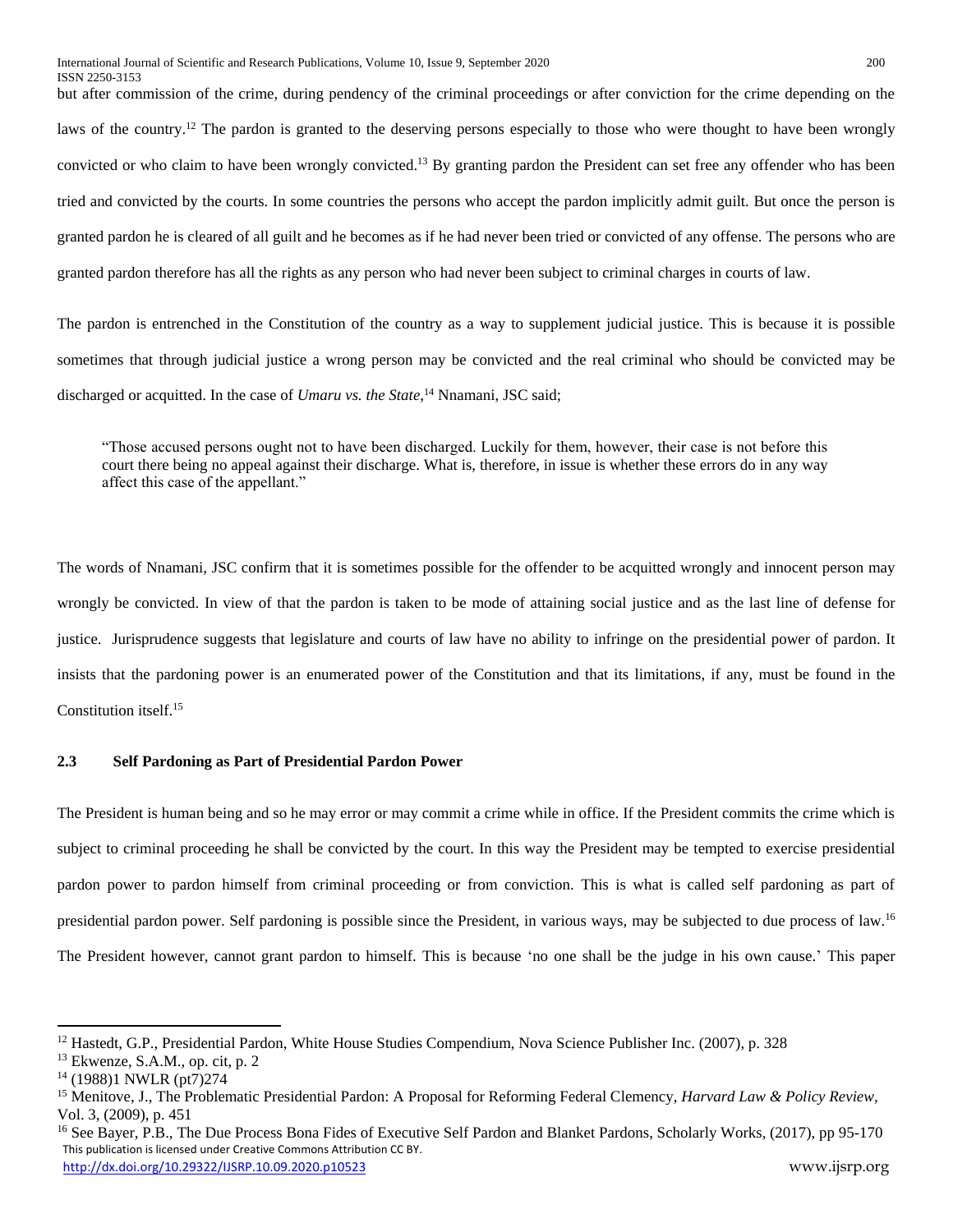however, argues that since the presidential power of pardon is wide and mostly unlimited the President may pardon himself subject to the fact that he comports with the principle of fundamental fairness.

## **2.4 Control of Exercise of Presidential Power of Pardon**

Menitove J. T argues that the presidential power of pardon should have three main goals. First the presidential power of pardon must be sufficiently agile to respond to the public interest. Second, the procedure for exercising pardoning power must reinvigorate the pardoning power so as to make the system more responsive to offenders deserving it. Third, there must be a mechanism to prevent any presidential abuse of the pardoning power. He argues that the creation of a small partisan presidential clemency boards can achieve those three goals. From what Menitove, J. T says constitutional law has devised mechanisms to control exercise of presidential power of pardon in order to avoid abuse by the President. This is important because a wide power to the President to grant pardon can be subject of abuse by the President. The President can, for example, grant it as part of bribe transaction in which he may pardon the persons who made great contribution during campaigns as part of *quid pro quo* arrangement.

There are different modes of controlling exercise of presidential power of pardon. In some countries there are specified bodies of State which assist the President in exercising the pardon power.<sup>17</sup> The aim of these bodies is to assist and control the President in his exercise of power of pardon. But in most cases these bodies are mere rubber stamps because they do not have real power to prevent the President to use the presidential power of pardon. Yet the bodies have been recommended to avoid the President to use pardon 'as a means by which to protect those with whom he had conspired to do harm to the State by adhering to or giving aid and comfort to its enemies.<sup>'18</sup> This is so because the Presidents are not always some ones of pure social character and high intelligence.

This paper argues that the most effective way to control the presidential power of pardon is the Constitution to be effusive on the procedure, steps and requirements of the pardon. The Constitution of the Republic of Uganda of 1995 is one of the Constitutions of the country which are fulsome for control on the exercise of the power of pardon. The other mode may be through the use of courts, although not by way of petition. The presidential power of pardon can be limited through judicial review. In the case of *Ohio Adult*  Parole Authority v Woodard,<sup>19</sup> the US Supreme Court stated that pardon power is appropriate subject for judicial review.

Having analyzed the synopsis of the presidential power of pardon generally hereunder is an account of the presidential power of pardon in specific country. The paper has picked three countries, which are England, USA and Tanzania. England has been taken

<sup>&</sup>lt;sup>17</sup> See for example Article 121 of the Constitution of the Republic of Uganda of 1995

<sup>&</sup>lt;sup>18</sup> Kalt, B.C., Five Myths About Presidential Pardons, The Washington Post, (2018), p. 3 <sup>19</sup> 523 US 272 (1998)

This publication is licensed under Creative Commons Attribution CC BY. <http://dx.doi.org/10.29322/IJSRP.10.09.2020.p10523> www.ijsrp.org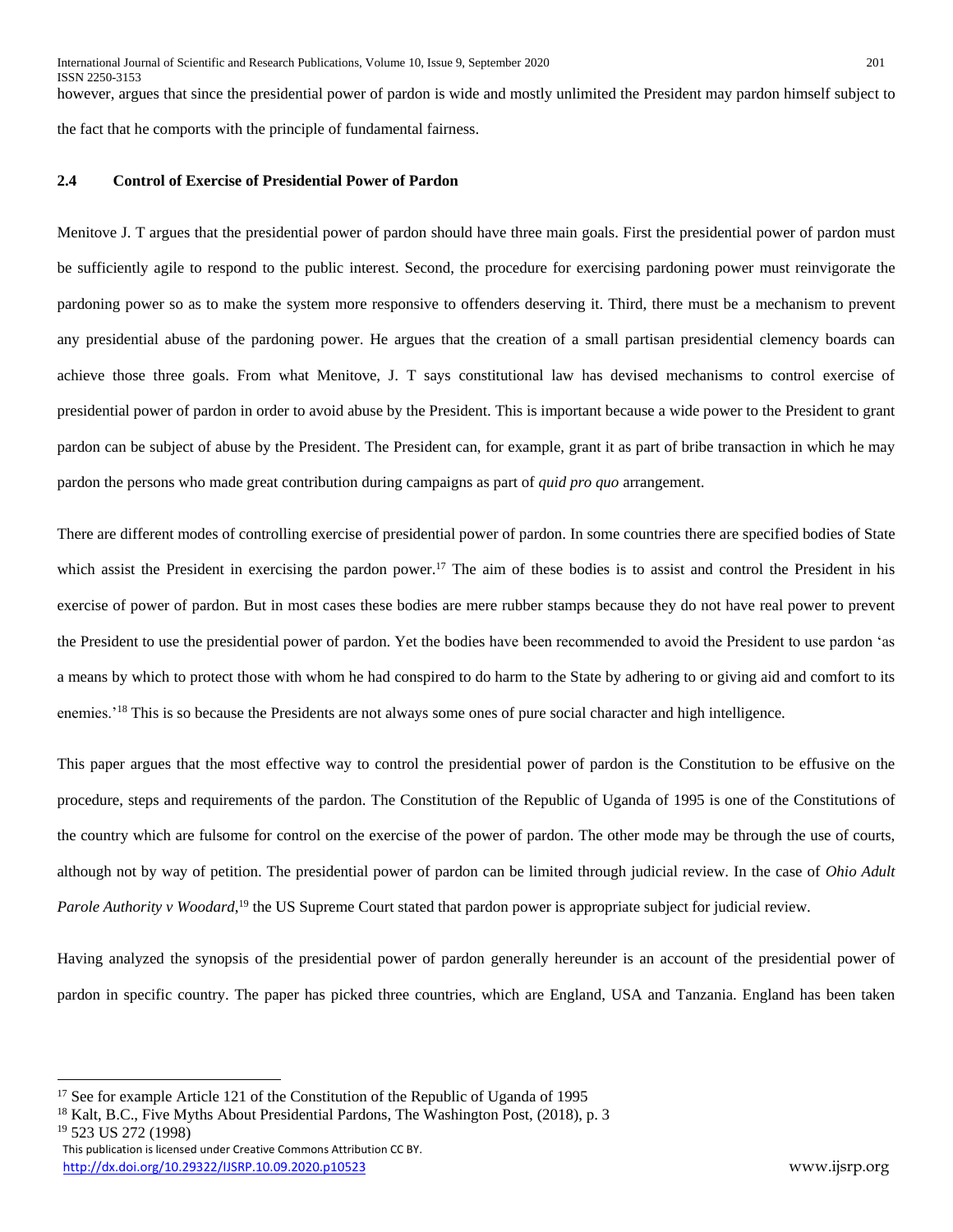ISSN 2250-3153 because it is believed that pardon power originates from royal prerogative of mercy which is exercised by the Monarchs of England. USA like Tanzania is the country which has Presidents and both have the presidential power of pardons in their countries.

## **3.0 Pardoning Power in England**

England is the country with unwritten Constitution and it is a country whose head of State is Monarch. For that England does not have President. Despite having no President there is pardoning power, which is known as royal pardon.<sup>20</sup> The royal pardon is the power, equivalent to the presidential pardon power, which is exercised by the Monarchs of England. Legal historians like William Blackstone have traced royal pardon to the laws of England the Confessor. According to Blackstone the King used the royal pardon as part of pure grace of the Sovereign to show mercy to an offender by mitigating or removing the consequences of conviction. This is so because during coronation oath the Monarchs promise that justice in England shall be administered in mercy. Basing on this perceptive analysis of the presidential pardon power without an understanding of it from England becomes incomplete. It means in order to understand the position of the presidential power of pardon in the world it is significant to examine the origin of the power as it evolved in England.

### **3.1 Origin of Pardon Power in England**

Antecedent of the royal pardon in England is rooted deep in antiquity. Grupp, S for example suggests that the royal pardon has its origin among the Teutonic tribes.<sup>21</sup> But gradually and in juxtaposition with the growing nationalization of England the royal pardon became increasingly solidified. In 1535, Parliament permanently secured the King's power with the enactment of 27 Henry VIII, Chapter 24, which provided;

"That no person or persons, of what estate or degree so ever they be … shall have any power or authority to pardon or remit any treasons, murders, manslaughters or any felonies whatsoever they be … but that the king's highness, his heirs and successors, kings of the realm, shall have the whole and sole power and authority thereof united and knit to the Imperial Crown of this realm, as of good right and equality it appertaineth; any grants, usage, prescriptions act or acts of parliament, or any other things to the contrary notwithstanding."

It is also argued elsewhere that the roots of the presidential pardon power are found in the history of medieval England.<sup>22</sup> The Framers of the Constitution all over the world therefore, adapted the pardon provision from the royal English prerogative of Kings, which dated from before the Norman Conquest. In England the royal pardon power is a discretionary power based on the ancient rights and

<sup>20</sup> Kalt, B. C., op. cit

<sup>21</sup> Grupp, S., Some Historical Aspects of the Pardon in England, *The America Journal of Legal History*, Vol. 7, No. 1, (1963), p. 52

<sup>22</sup> Ducker, W. F., "The President's Power to Pardon: A Constitutional History, *William and Mary Law Review,* Vol. 18, No. 3, (1977), in Pfiffner, J., op. cit, p. 1

This publication is licensed under Creative Commons Attribution CC BY. <http://dx.doi.org/10.29322/IJSRP.10.09.2020.p10523> www.ijsrp.org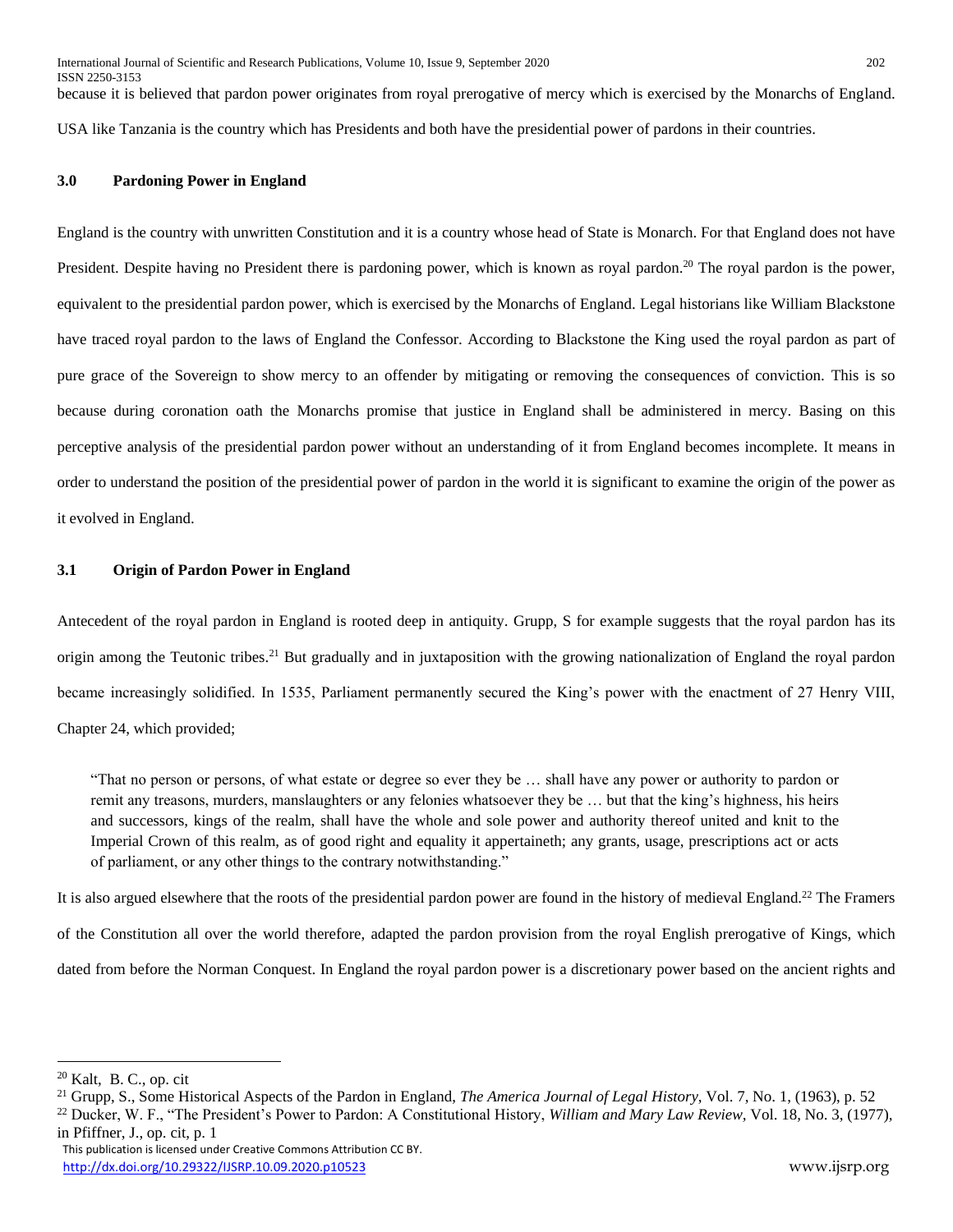privileges of the Monarchs to grant mercy. This practice is based on the understanding that the Sovereign possesses the divine right and hence can exercise this prerogative on the ground of divine benevolence.<sup>23</sup>

For centuries in England, the royal pardon was the sole means to remedy an injustice by ameliorating harshness of sentence imposed by the courts. It also operated to temper the inadequacies of substantive law before the development of common law or statutory defenses, like insanity and self defense. Finally, it also came to provide safety net when judicial appeal had been exhausted.

## **3.2 Self Pardoning Power in England**

In England, there is no question about self pardons or their legality because there can be no criminal executive actions. The law of England supposes it impossible that the Monarch can act unlawful or improperly.<sup>24</sup> This means it is common understanding in England that there is nothing that the King can do that will require a pardon. This is partly due to the long existing doctrine of "the King can do no wrong." <sup>25</sup> This is expressed in Latin maxim as *rex non potest peccare* which implies there is no redress if the King injures a citizen.<sup>26</sup> Of course, Parliament could and occasionally did, exercise an extra legal option (removing the King) in response to which a self pardon would have been useless. $27$ 

The absence of executive criminal liability in England removes possibility of the Monarchs to self pardoning themselves as they, basing on *rex non potest peccare* maxim, cannot commit any crime which will make them to be convicted and thus requiring the royal pardon. However in 1678 self pardon was about to happen for the first time in England. This was in relation to the impeachment of Earl of Danby Thomas Osborne.<sup>28</sup> The Earl, Thomas Osborne was a Lord High Treasurer of England under King Charles II. In December 1678, Parliament began impeachment proceedings against him for conspiring with France. The grounds for the charge were that Danby had written a letter to the British ambassador in France that empowered the ambassador to make an offer of neutrality as between France and Holland. Danby however was merely acting in accordance with the orders of the King. Days later Parliament had begun preparations for war against France. Parliament realized what happened, but the King was 'beyond reach' of legal remedies and so impeaching hapless Treasurer was the best that Parliament could do. Unfortunately for Parliament, the King had in March 1679 issued a pardon for Danby. If King Charles II had only been trying to protect Danby he could have pardoned the Earl in December, but the King was now acting to solve a different problem. An examination of Danby's actions would have revealed that King Charles II had been receiving bribes from France. The pardon ended the investigation and spared the King embarrassment.

<sup>&</sup>lt;sup>23</sup> Wolfe, G.B., I Beg Your Pardon: A Call for Renewal of Executive Clemency and Accountability in Massachusetts, (2007), p. 27

<sup>&</sup>lt;sup>24</sup> Chitty, J, A Treatise on the Law of the Prerogatives of the Crown, Joseph Butterworth and Son, London, (1920)

<sup>25</sup> Barry, H., The King Can Do No Wrong, Virginia Law Review, Vol. 11, No. 5, (1925), p. 352

<sup>26</sup> Barry, H., ibid, p. 357

<sup>&</sup>lt;sup>27</sup> For example King Edward II (1327), King Charles I (1649) and King James II (1688) were all deposed by Parliament

<sup>&</sup>lt;sup>28</sup> Detailed account of the incident see Duker, W.F., The President's Power to Pardon: A Constitutional History, 18 WM & Mary L. Rev. 475, (1977), pp. 487 - 95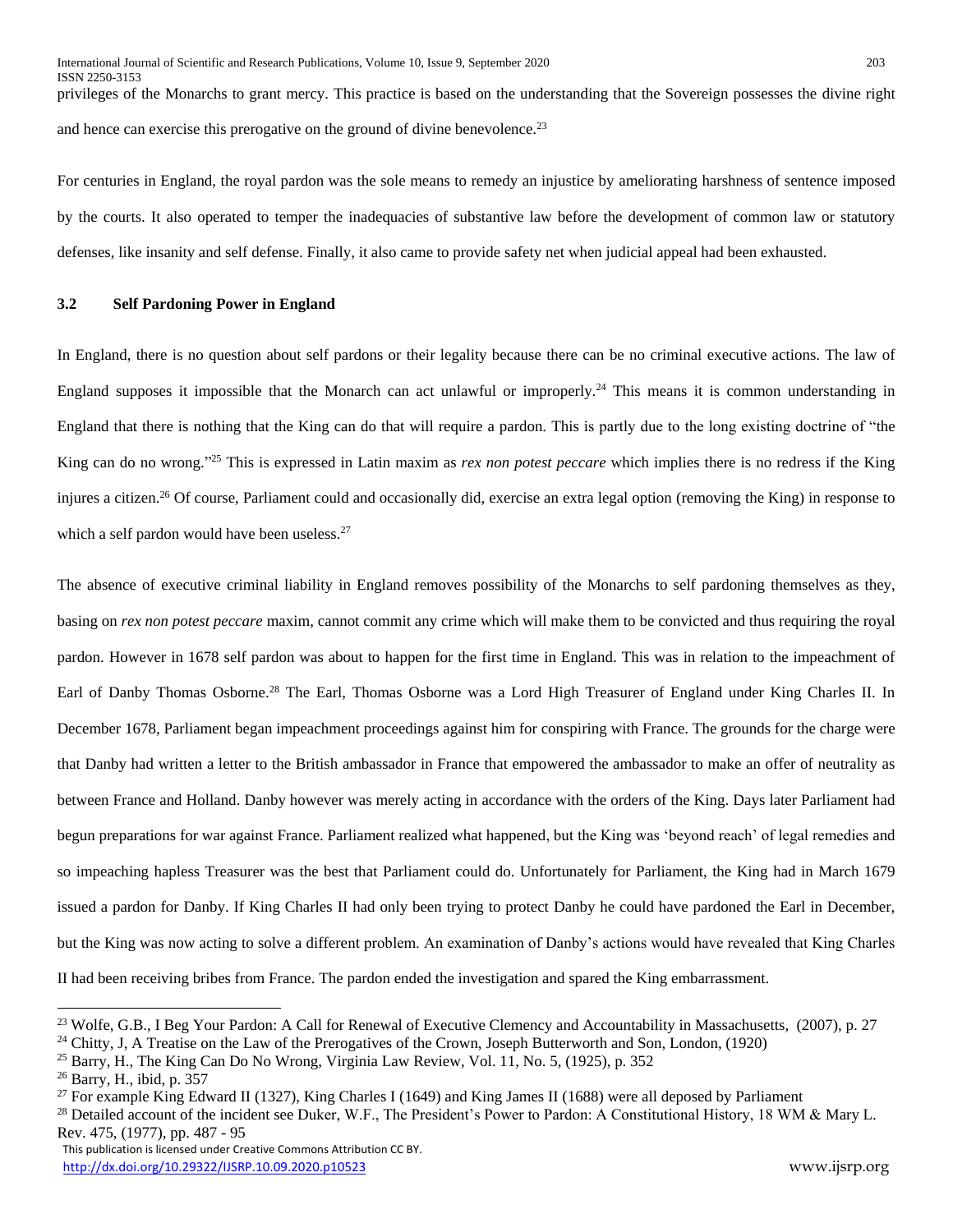The King's action sparked 'constitutional confrontation' with Parliament which had come to rely on the impeachment power to ensure

proper governance. As debate raged as to the legality of the action of King Charles II, those who believed the Danby pardon to be invalid looked poised to win the argument. But the King defused the crisis by dismissing Parliament. By so doing King Charles II won the battle but the Monarchs lost the war. This was so because Parliament enacted the Act of Settlement of 1701 which forbade pardons from being used to preempt impeachments. The Danby episode vividly showed the danger of giving the executive an unrestricted power to pardon.

### **3.3 Control of Royal Pardon in England**

The annals of the pardon power are replete with suggestions of the power's propensity for abuse. As power is propensity for abuse there is always a need to control any power, including royal pardon power. The chronicles of royal pardon power in England however, does not show any abuse. The only incidence which was close to abuse of power was episode in relation to the impeachment of the Earl of Danby Thomas Osborne.

Originally the royal pardon power was absolute, being unlimited by any cause and the King often granted a pardon in exchange for money or military service. Thus for a long time the royal pardon power was absolute, giving the King authority to pardon or remit any treasons, murder, manslaughters or any kind of felonies.<sup>29</sup> Various Kings then expanded and consolidated the royal power; ignoring a series of attempts by Parliament to limit it.<sup>30</sup> But this was not taken by Parliament in good terms. Parliament feared that the King cold, at any time in the future, abuse the power. For that a number of times Parliament tried unsuccessfully to limit the exercise of the royal pardon power. The attempts paid off when it finally succeeded after it passed three laws; the Bill of Rights of 1688, the Habeas Corpus Act of 1679 and the Act of Settlement of 1701. These laws were enacted in the aftermaths of the Osborne impeachment.

The Bill of Rights of 1688 deprived the Crown of its former power to suspend or disregard the operation of a given law. The Habeas Corpus Act of 1679 prohibited the royal pardon in cases in which persons were convicted of causing others to be imprisoned outside England and thereby placing them beyond the reach of English habeas corpus. It was the Act of Settlement of 1701 however, which actually placed limitations on the uses of the royal pardon power by the Monarchs of England. This is so because the Act of Settlement of 1701 inter alia forbade pardons from being used to preempt impeachment.<sup>31</sup> The Act provided;

"That no pardon under the Great Seal of England be pleadable to an impeachment by the Commons in Parliament."

<sup>29</sup> Kalt, B. C., Pardon Me?: The Constitutional Case Against Presidential Self Pardons, Notes, *The Yale Law Journal,* Vol. 106: 779, (1996), p. 783

<sup>30</sup> Duker, W. F., op. cit, pp. 525-26

This publication is licensed under Creative Commons Attribution CC BY. <http://dx.doi.org/10.29322/IJSRP.10.09.2020.p10523> www.ijsrp.org <sup>31</sup> See 12 & 13 Will. 3, ch. 2, s. 3 (1700 – 01) (Eng.)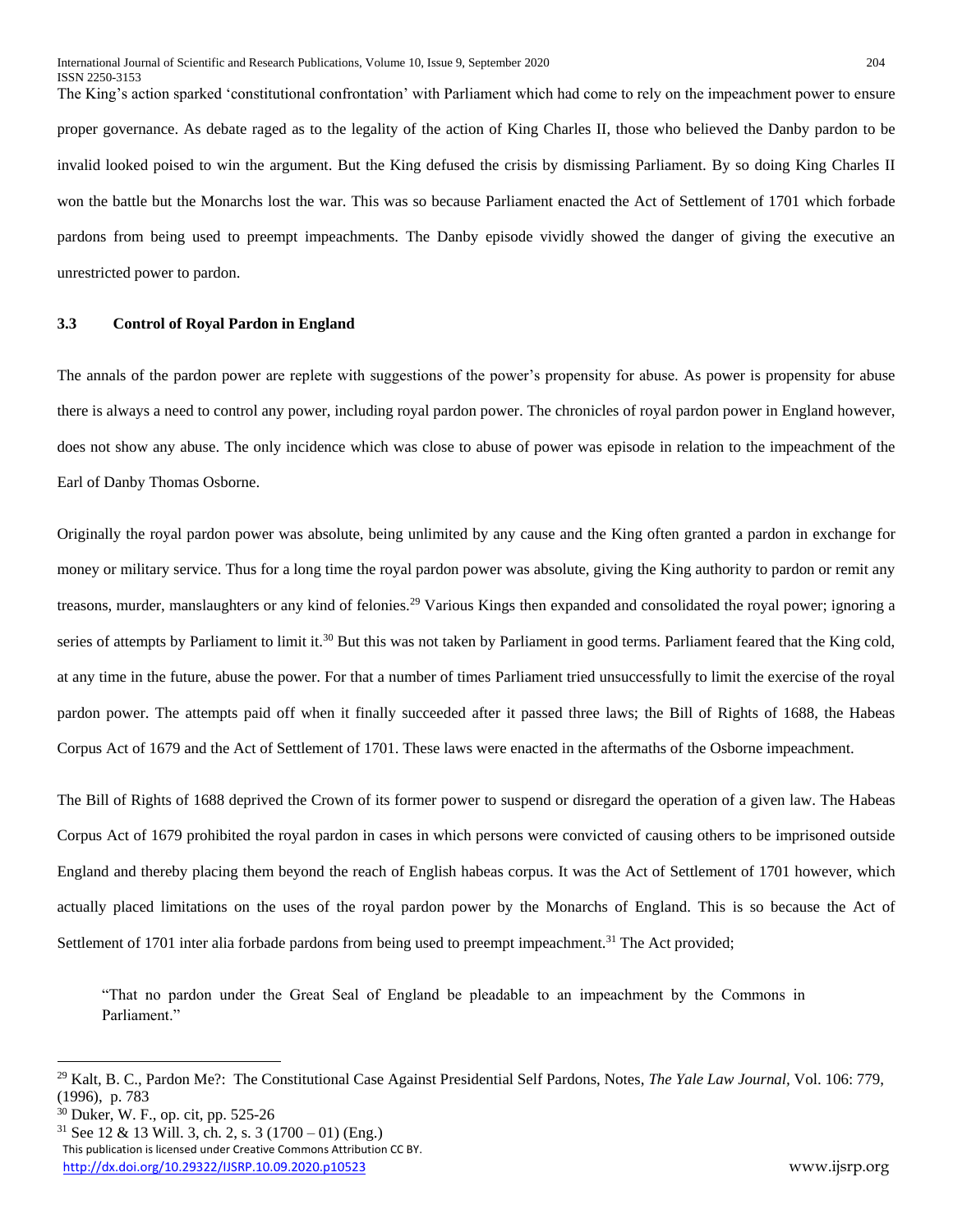By this provision it means the Monarchs in England could not use pardon power to subvert the impeachment process and thereby cover up his own misdeeds. In this way the Act of Settlement of 1701 thus, limited the exercise of the pardon power by the Monarchs of England, although the power of the Monarchs to pardon after sentencing was not correspondingly limited. Today the royal pardon power is a personal prerogative of the Crown which Monarchs exercise in England and Wales in the binding advice of the Secretary of State for Home Affairs.

## **4.0 Presidential Power of Pardon in USA**

USA is a country which follows presidential system of government. It is the country which has written Constitution, the US Constitution of 1787. As there is President the presidential power of pardon is part of the constitutional law of USA, being explicitly provided in the US Constitution of 1787. The annals of the presidential pardon power in USA however, show that the power did not come in easy way. During the drafting of the US Constitution of 1787 at Pennsylvania in Philadelphia there was astringent debate on the extent of the presidential power of pardon.<sup>32</sup> But the Framers of the US Constitution of 1787 finally agreed to include the presidential pardon power in the US Constitution of 1787. This was inserted in Article II (2) of the US Constitution of 1787 which provides that 'the President shall have the power to grant reprieves and pardons for offences against the United States, except in cases of impeachment.' By this provision the President of USA can grant pardon, reprieve or commutation.

The presidential power of pardon in USA is understood in the same way as it is understood in other countries. For example in the case of *United States v Woodrow Wilson,*<sup>33</sup> Chief Justice Marshall defined the pardon to mean an act of grace, proceeding from the power entrusted with the execution of the laws, which exempts the individual, on whom it is bestowed, from the punishment the law inflicts for a crime he has committed. This definition fits well the already provided definitions.

## **4.1 Extent of Presidential Pardon in USA**

 $\ddot{\phantom{a}}$ 

The Framers of the US Constitution of 1787 saw it fit to vest the presidential pardon power in the President of USA. So in USA the President may grant pardon after commission of the crime but before institution of the proceedings or during pendency of the

 This publication is licensed under Creative Commons Attribution CC BY. <http://dx.doi.org/10.29322/IJSRP.10.09.2020.p10523> www.ijsrp.org

<sup>&</sup>lt;sup>32</sup> The Records of the Federal Convention of 1787, edited by Max Farrand, Yale University Press, New Haven, Vol. II, (1966), p. 626 <sup>33</sup> 32 US (7 Pet.) 150, 160-61 (1833)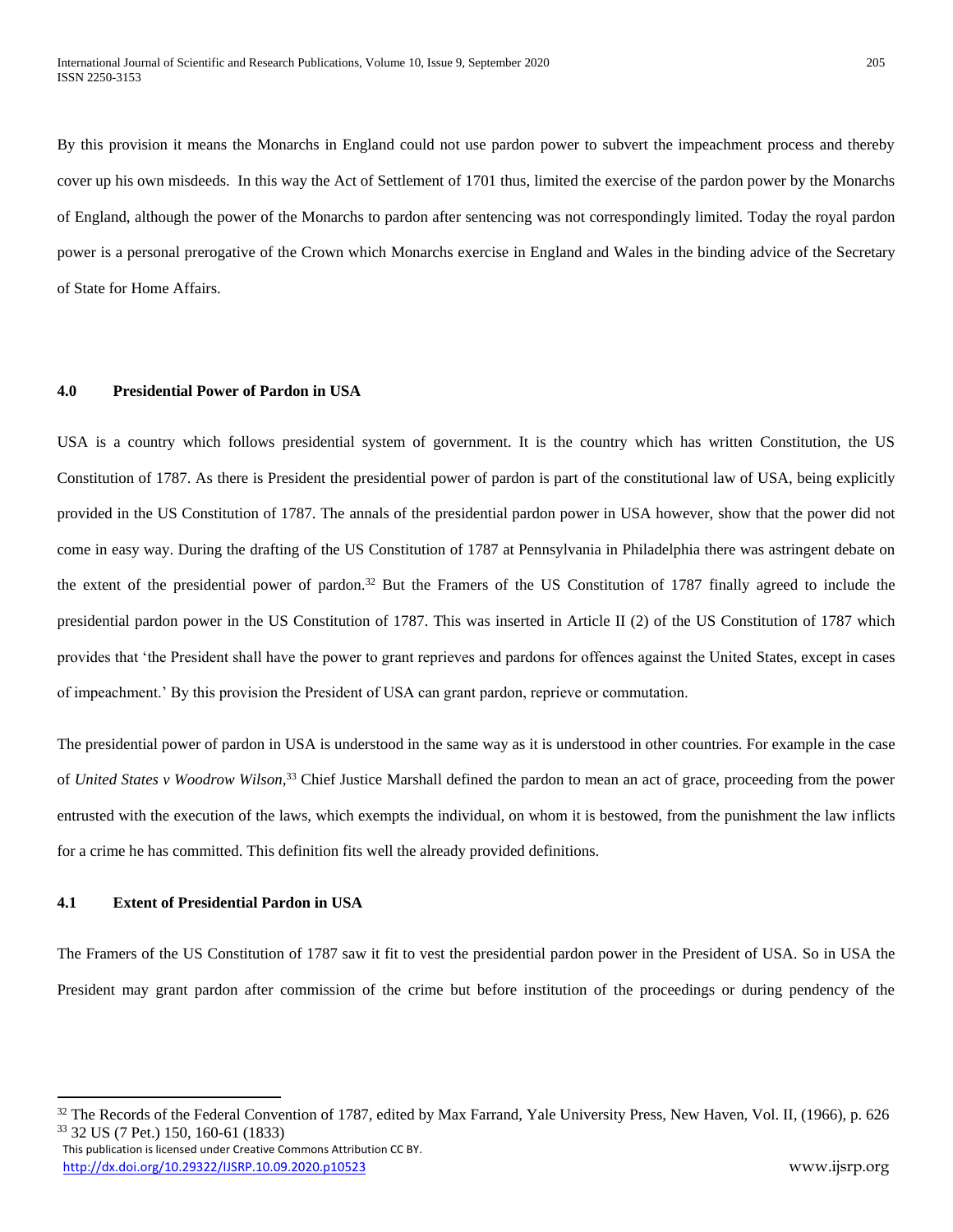International Journal of Scientific and Research Publications, Volume 10, Issue 9, September 2020 206 ISSN 2250-3153

proceedings or after conviction of the accused of the crime charged.<sup>34</sup> At times like this, the President of USA takes off his cap as the

Commander in chief and puts on the role of Consoler in chief.<sup>35</sup> The pardon is granted to the deserving persons and for whatever

offence. The President of USA may, therefore, grant pardon to accused of treason, murder, high crimes or misdemenours. According

to the debates of the Conventionalists of 1787, it was accepted that the President of USA must have such a wide power in relation to

pardon. The Conventionalists agreed by stating that;

"The President of the United States has the unrestricted power of granting pardon for treason; which may be sometimes exercised to screen from punishment those whom he had secretly instigated to commit the crime, and thereby prevent a discovery of his own guilt."<sup>36</sup>

The presidential power of pardon once pronounced in favour of the person restores civil rights which were lost as a result of the conviction. So in USA the presidential pardons restore the right to vote and the right to run for and hold public office. In the case of *Ex*  part Garland,<sup>37</sup> the Supreme Court of USA stated;

"A pardon reaches both the punishment prescribed for the offence and the guilt of the offender, and when the pardon is full, it releases the punishment and blots out of existence the guilt, so that in the eye of the law the offender is as innocent as if he had never committed the offence. If granted before conviction, it prevents any of the penalties and disabilities consequent upon conviction from attaching; if granted after conviction it renounces the penalties and disabilities, and restores him to all civil rights; it makes him, as it were, a new man, and give him a new credit and capacity."

But the pardon does not bar any civil legal actions against the person pardoned. So, person who receives a pardon for murder may,

after his release from custody, be subject to a law suit for wrongful killing.

The presidential pardon power is unlimited. Foster, M stated that the pardon power vested by the US Constitution of 1787 in the President is broad, extending to every offence known to the law.<sup>38</sup> As such there is no legislative or judicial limitation for the President to exercise his presidential pardon power. This was stated by Chief Justice Warren Berger in the case of *Schick v Reed*, 39 were he wrote that the power flows from the Constitution, not from any legislative enactments, and that it cannot be modified, abridged or diminished by the Congress.

<sup>38</sup> Foster, M. A., op. cit

<sup>39</sup> 410 US 256

<sup>&</sup>lt;sup>34</sup>Foster, M. A., Presidential Pardon: Overview and Selected Legal Issues, Congressional Research Series, Legislative History, New York, (2020), p. 4

<sup>&</sup>lt;sup>35</sup> Healy, G., The Cult of the Presidency: America's Dangerous Devotion to Executive Power, Cato Institute, Washington D.C, (2009), p. 205

<sup>&</sup>lt;sup>36</sup> The Senate Judiciary Committee, Pennsylvania Review, the Power of the President to Grant a General Pardon or Amnesty for Offences Against the United States, *the American Law Register*, Vol. 17, No. 10, New Series Vol.8, (1869), pp. 532-589

<sup>37</sup> 71 US 333, 380-381 (1866) as quoted in Foster, M., Presidential Pardons: Overview and Selected Legal Issues, Congressional Research Service, (2020), p. 4

This publication is licensed under Creative Commons Attribution CC BY. <http://dx.doi.org/10.29322/IJSRP.10.09.2020.p10523> www.ijsrp.org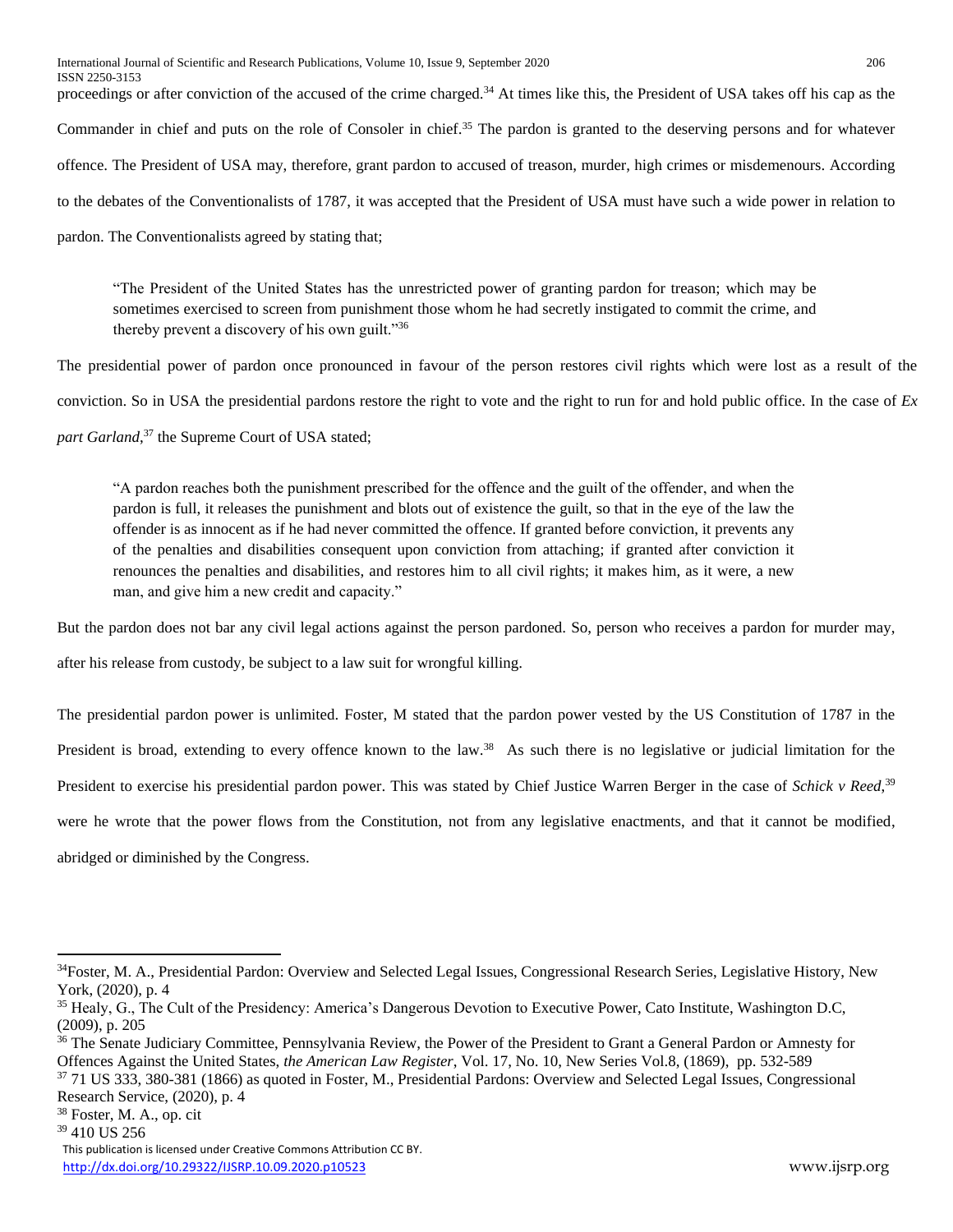In exercising the power of pardon the President of USA is guided by the US Constitution of 1787 and the Code of Federal Regulations, which are annually published. According to Regulation 1.1 of the Code of Federal Regulations the President of USA may exercise presidential pardon power to any person if there is request from the person to the President. Accordingly, all requests for presidential pardon for federal offences are sent to the Office of the United States Pardon Attorney of the Department of Justice. Thus, the body which assists the President in exercising presidential power of pardon is the Office of the United States Pardon Attorney of the Department of Justice.

After receiving requests for pardons the Pardon Attorney then prepares recommendations on each of the request for the President of USA to determine. The Pardon Attorney is required to make recommendations on each of the request presented to him. Generally, the Pardon Attorney does not recommend for prerogative of mercy if the person requesting it is on probation, parole or supervised release.<sup>40</sup> Again if the person who requests pardon was convicted by the court martial his request must be accompanied with the recommendations by the Secretary of the Military Department that has original jurisdiction over the court martial trials.<sup>41</sup> After the Pardon Attorney or Secretary of the Military Department as the case may be to prepare the recommendations on requests for pardon the recommendations shall be sent to the President of USA for final decision. The President of USA is not bound to follow the recommendations of the Pardon Attorney or the Secretary of the Military Department. Regulation 1.10 of the Code of Federal Regulations gives the President of USA discretion on exercise of presidential pardon. This provision reads;

"The regulations contained in this part are advisory only and for the internal guidance of Department of Justice personnel. They create no enforceable rights in persons applying for executive clemency, nor do they restrict the authority granted to the President under Article II, Section 2 of the Constitution."

From the words of Regulation 1.10 of the Code of Federal Regulations exercise of presidential power of pardon by the President of USA is discretional. The vivid example of the discretional power of the President to grant pardon was seen, among many, in relation to pardoning of a postal thief. In 1897 Attorney General Grover Cleveland's last pardon went to a postal thief who he opined that he was not entitled to pardon. However, it was revealed that the prisoner had a wife and 8 children who are in a destitute condition and his wife had a stroke of paralysis, from which there is no hope of her recovery.<sup>42</sup> Despite negative recommendation of the Attorney General the President granted pardon to the postal thief.<sup>43</sup>

<sup>40</sup> Regulation 1.2 of the Code of Federal Regulations

<sup>41</sup> Regulation 1.1 of the Code of Federal Regulations

<sup>42</sup> (1896) ATT'Y GEN. ANN. REP. 187-88 (1896)

<sup>43</sup> (1897) ATT'Y GEN. ANN. REP. 187-88 (1897)

This publication is licensed under Creative Commons Attribution CC BY.

<http://dx.doi.org/10.29322/IJSRP.10.09.2020.p10523> www.ijsrp.org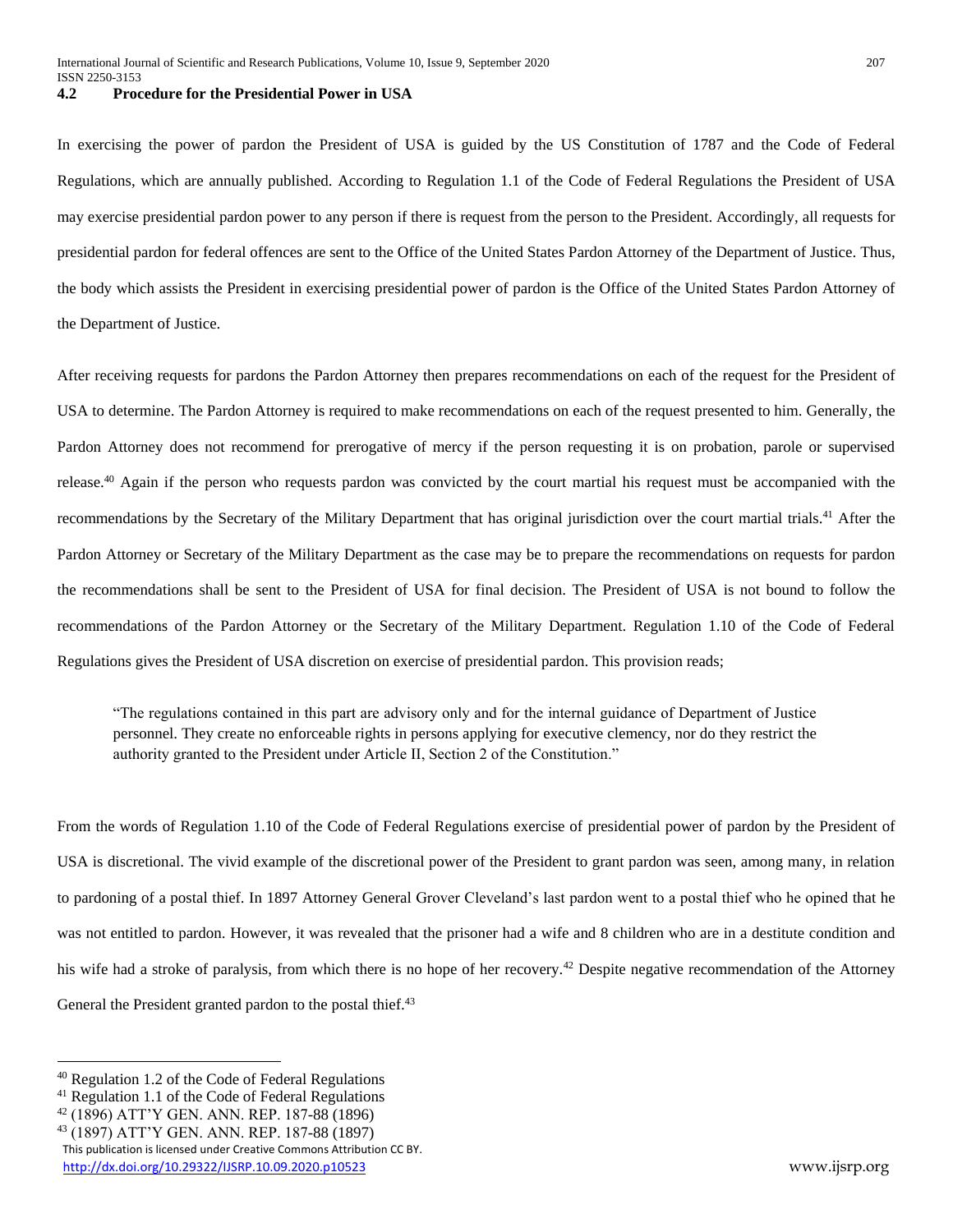Where the President of USA accepts the recommendations of the Pardon Attorney or of the Secretary of the Military Department as the case may be and grants pardon, the Pardon Attorney shall notify the person concerned and the case file shall be closed.<sup>44</sup> In case the President refuses to exercise the presidential power of pardon even after receiving positive recommendations from the Pardon Attorney or the Secretary of Military Department the Pardon Attorney shall likewise notify the person concerned and the case file shall be closed accordingly.<sup>45</sup> This implies that the decision of the President of USA in exercise of presidential power of pardon is final and conclusive.

#### **4.3 Self Pardoning in USA**

Article II (2) of the US Constitution of 1787 is silent on self pardon. The silence means however, self pardon in USA is possible. Self pardon was about to occurred in 1974 and 1992. In 1974 President Richard Nixon was accused of Watergate scandal. As his presidency approached to its end, his aides outlined his option, to pardon himself and then to resign. But he opted to resign and left his fate in the hands of President Gerald Ford.<sup>46</sup> As luck would dictate, President Gerald Ford pardoned him.<sup>47</sup> In 1992 President George Bush was involved in Iran–Contra suspects and Special Prosecutor Lawrence Walsh threatened to prosecute them all, probably President Bush as well. President Bush decided to pardon several of them leaving himself, who was the most prominent prosecutable figure.<sup>48</sup> Several commentators speculated that President Bush might pardon himself for his role in the scandal and many assumed that such an act would be valid.<sup>49</sup> One of the commentators stated that for the President to pardon himself would, and admittedly, be an unprecedented act but the Constitution does not forbid it.<sup>50</sup>

#### **5.0 The Presidential Power of Pardon in Tanzania**

The President of Tanzania is in principle the chief executive of the whole country. His powers and functions are specified in the CURT of 1977 and other laws which are enacted by Parliament. For that the President of Tanzania, like that of the USA has no prerogatives but has only powers granted and functions enjoined by the CURT of 1977.

It is to be noted that by far the CURT of 1977 is akin to that of the USA. So the CURT of 1977 and the constitutional law of the country generally may be interpreted, construed and applied in like manner as the US Constitution of 1787. It means constitutional

<sup>44</sup> Regulation 1.7 of the Code of Federal Regulations

<sup>45</sup> Regulation 1.8 of the Code of Federal Regulations

<sup>46</sup> Kalt, B.C., op. cit, p. 778

<sup>47</sup> See Proclamation No. 4311, 39 Fed. Reg. 32, 601 (1974)

<sup>48</sup> Kalt, B.C., op cit

<sup>49</sup> James Gill, Walsh's Quarry, New Orleans Times – Picayune, Jan 1, (1993), B1

This publication is licensed under Creative Commons Attribution CC BY. <sup>50</sup> Kalt, B.C., op cit, p. 779

<http://dx.doi.org/10.29322/IJSRP.10.09.2020.p10523> www.ijsrp.org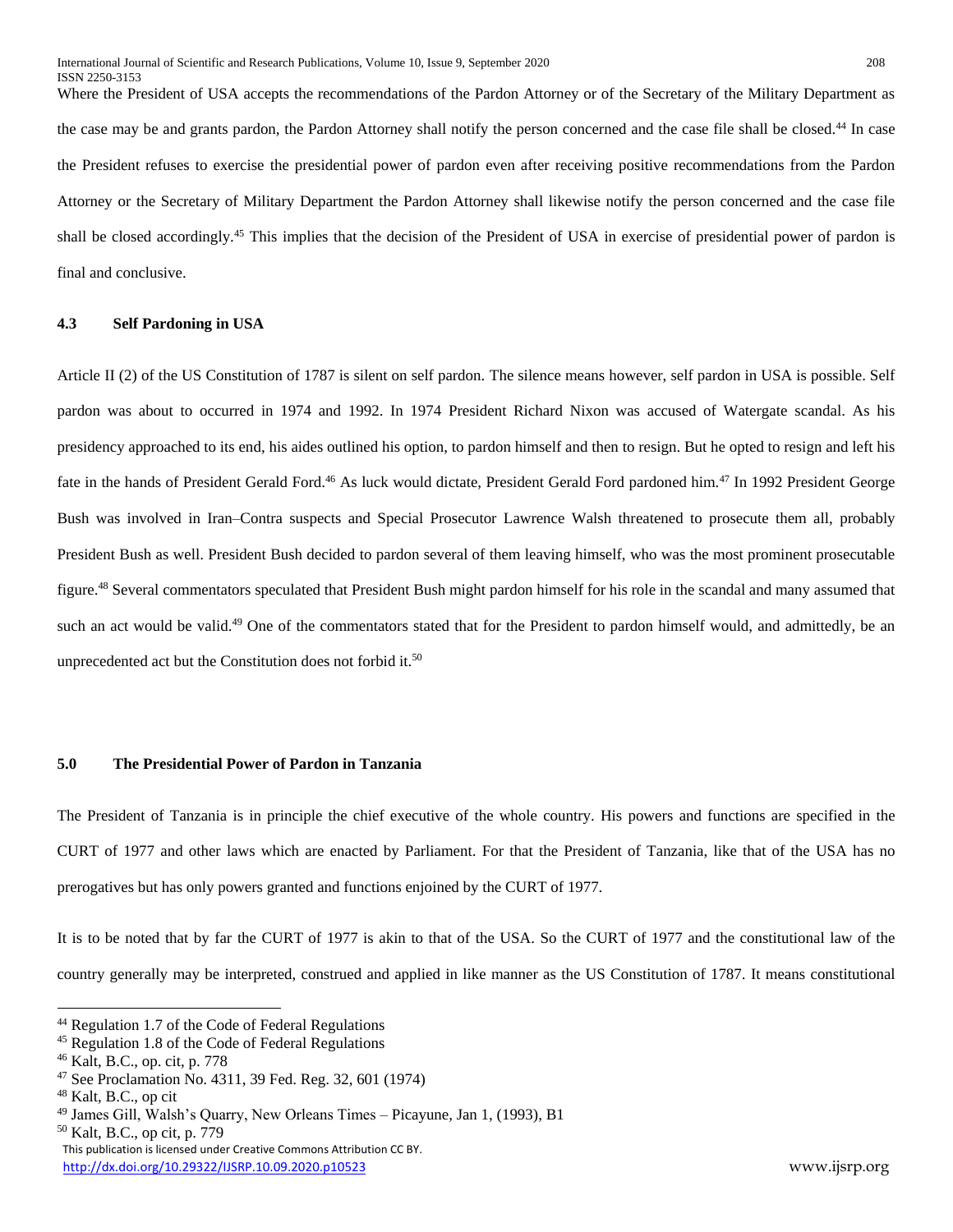law of Tanzania is fundamentally different from that of England although Tanzania legal system draws so much water from England. The differences between the two Constitutions are very obvious. The CURT of 1977 is written whereas that of England is largely unwritten and Tanzania is a country which follows presidential system of government while England follows parliamentary system of government. That being the case it is not wise to proceed on the presumption that the powers of the President of Tanzania are those which are enjoyed by the British Monarchs. It is wholly misleading to presume that the prerogative of the British Monarchs and that of the President of Tanzania is coeval. But it is correct to the large extent to presume that presidential powers and privileges of the President of Tanzania are the same as those of the President of USA. It is therefore, submitted by this article that the right approach is to equate the CURT of 1977 and the US Constitution of 1787 and to argue that the powers and privileges of the President of the USA are the same as the powers and privileges of the President of Tanzania. One of such powers is the presidential power of pardon.

### **5.1 Scope of the Presidential Pardon in Tanzania**

Presidential power of pardon in Tanzania is provided by Article 45 of the CURT of 1977. This provision reads;

*"Subject to the other provisions contained in this Article, the President may do any of the following:*

- *(a). grant a pardon to any person convicted by a court of law of any offence, and he may subject to law grant such pardon unconditionally or on conditions,*
- *(b). grant any person a respite, either indefinitely or for a specified period, of the execution of any punishment imposed on that person for any offence,*
- *(c). substitute a less severe form of punishment for any punishment imposed on any person for any offence, and*
- *(d). remit the whole or party of any punishment imposed on any person for any offence, or remit the whole or part of any penalty of fine or forfeiture of property belonging to a convicted person which would otherwise be due to the Government of the United Republic on account of any offence,*
- *(2). Parliament may enact law making provisions for the procedure to be followed by the President in the exercise of his powers under this Article,*
- *(3). The provision of this Article shall apply to persons convicted and punished in Tanzania Zanzibar and to punishments imposed in Tanzania Zanzibar under law enacted by Parliament which applies to Tanzania Zanzibar, likewise such provisions shall apply to persons convicted and punished in Mainland Tanzania in accordance with law."*

From the words of Article 45 of the CURT of 1977 three words are extremely material. These are punishment, sentence and offence.

The power enshrined in Article 45 of the CURT of 1977 may be used by the President to save a person from the punishment met by

 This publication is licensed under Creative Commons Attribution CC BY. <http://dx.doi.org/10.29322/IJSRP.10.09.2020.p10523> www.ijsrp.org the courts after conviction of the offence charged. From Article 45 (1)(a) of the CURT of 1977 it is clear that the punishment which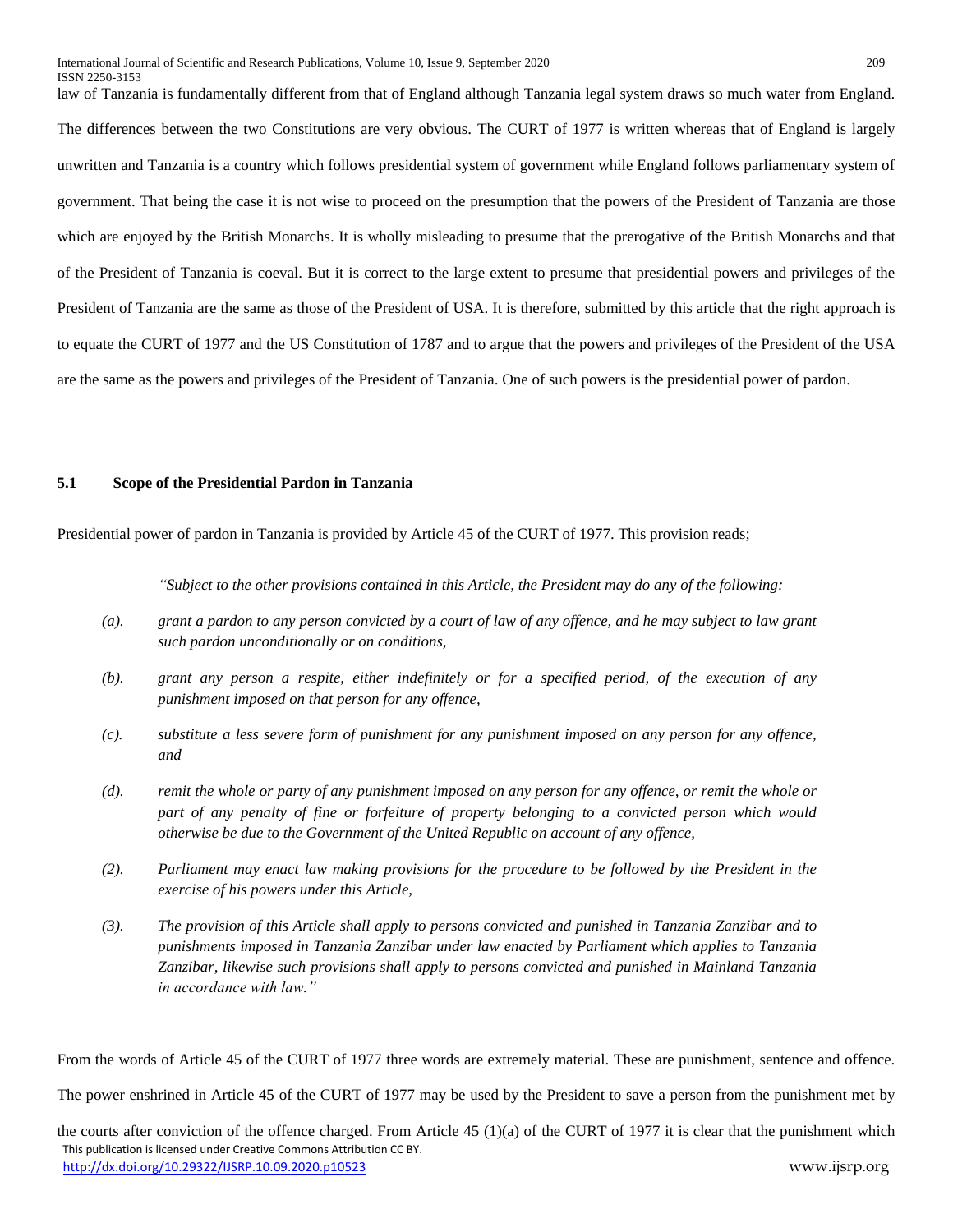has to be pardoned by the President of Tanzania must be in respect of an offence, and not for any simple breach of a condition on which a person has been granted. Consequently, unless the context otherwise requires, it is to be taken for granted that the word offence as has been used in Article 45 is in the same sense which has been given to it in the Penal Code.<sup>51</sup> Section 5 of the Penal Code defines offence to mean an act, attempt or omission punishable by law. There is nothing in Article 45 to show that this meaning of the term offence is not intended in Article 45 of the CURT of 1977. Accordingly, the power of pardon has been granted to and the same can be exercised by the President of Tanzania only in respect of an act which, in eye of laws, is an offence.

The pardon is sometimes and in Tanzania known as prerogative of mercy.<sup>52</sup> As stated above this can be granted by the President of Tanzania to the person who was convicted of any offence. According to Article 45(1)(a) of the CURT of 1977 the President of Tanzania can grant pardon to the person who has been convicted of any offence. This means the presidential power of pardon in Tanzania can be granted even to the convicts of capital offences like treason and murder. It was in exercise of this power that in 1972 Mwalimu Julius Nyerere granted pardon to Bibi Titi Mohamed who was convicted of treason offence.<sup>53</sup> In the case of *Hatibu*  Ghandhi and Others vs. R,<sup>54</sup> among the person who was convicted of treason was Captain Zacharia Hanspoppe, who was later on in 1995 released after getting pardon from the President Tanzania. Again in 2017 President John Pombe Magufuli granted pardon to 61 death row convicts. These are clear indications that presidential power of pardon is not limited in terms of offences.

In Tanzania the persons who accept the pardon do not necessarily implicitly confess guilt. It means the person may accept pardon despite the fact that he denies being guilt of the offence convicted. Nguza Viking @ Babu Seya and his two sons were granted pardon by the President of Tanzania despite the fact that they did not confess committing the crime for which they were charged with and convicted of.<sup>55</sup> This is proved by the fact that despite being given pardon in December 2017 Nguza Viking @ Babu Seya and his two sons continued to prosecute their Application in the African Court on Human and Peoples' Rights until March 2018.

The power of the President of Tanzania to grant pardon is discretionary, final and conclusive and no Appeal can be made against the decision of the President in exercise of power to grant pardon. The pardon, remission and respite as the presidential power of pardon in Tanzania have been entrenched in the CURT of 1977 as a way to supplement judicial justice. This is because it is possible sometimes that through judicial justice a wrong person may be convicted and the real criminal who should be convicted may be discharged or acquitted. The conviction of four members of one family in the case of *Nguza Viking @ Babu Seya and Three Others* 

<sup>51</sup> CAP 16 RE 2019

<sup>52</sup> Read marginal notes to Article 45 of the CURT of 1977

See "Tanzania Treason Trial Entering Third Week," the New York Times, 13th July 1970, on line, [https://www.nytimes.com/1970/07/13/archives/tanzanian-treason-trial-entering-third-week.html,](https://www.nytimes.com/1970/07/13/archives/tanzanian-treason-trial-entering-third-week.html) accessed on 13<sup>th</sup> February 2019, at 2134 hours

<sup>54</sup> (1996) TLR 12

This publication is licensed under Creative Commons Attribution CC BY. <sup>55</sup> See the case of *Nguza Viking and Two Others vs. the United Republic of Tanzania, Application No. 006 of 2015, the African Court on Human and Peoples' Rights, Arusha, (Unreported)*

<http://dx.doi.org/10.29322/IJSRP.10.09.2020.p10523> www.ijsrp.org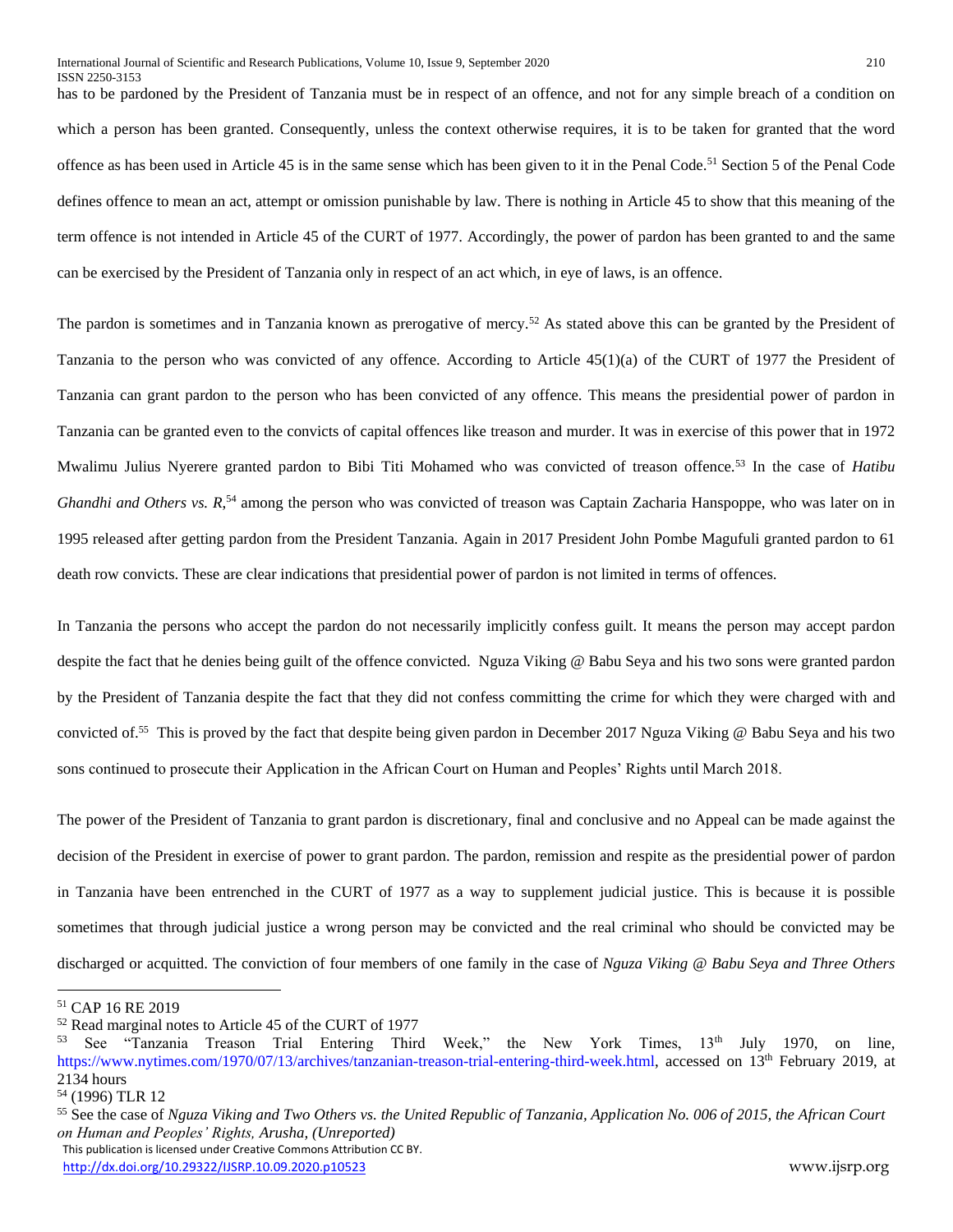*vs. the Republic,* <sup>56</sup> raised outcry of many citizens of Tanzania and in most instances it was believed that the four were wrongly charged and convicted. In December 2017 President John Pombe Magufuli granted pardon to the family as a sign of social justice. The pardon is also one of the ways of decongesting the prisons in the country.

#### **5.2 Self Pardoning Power in Tanzania**

The President of Tanzania is granted the power of pardon with the view to save a person from the consequences of punishment adjudicated by inadvertence or mistake against that person by the courts which being a human institution is likely to error. This being the case, the question of the President granting pardon to a person who has not been convicted of an offence does not arise. If a person, who affirms that he is innocent, is nevertheless granted pardon by the President of Tanzania he can well retort that since he has not committed any offence, so the question of the President granting him a pardon does not arise at all.

In Tanzania it is conceived that the CURT of 1977 is silent on self pardoning. Again in Tanzania the incumbent President cannot be prosecuted for any offence as he has immunity.<sup>57</sup> This therefore, suggests that the President of Tanzania does not have self pardoning power. This view is taken basing on a legal position that in Tanzania, pardon is granted after a person has committed offence and has been convicted by the courts. Since the sitting President in Tanzania has immunity he cannot be convicted by the courts. This paper argues that the President of Tanzania therefore cannot pardon himself as he cannot be prosecuted and convicted by the courts. Thus the absence of specific provision in the CURT of 1977 allowing self pardoning implies that the CURT of 1977 proscribes self pardoning.

## **5.3 Procedure for Exercising Power of Pardon in Tanzania**

In exercising the presidential power of pardon the President of Tanzania is guided by the CURT of 1977, the Presidential Affairs Act<sup>58</sup> and the Criminal Procedure Act.<sup>59</sup> Article 45(2) of the CURT of 1977 gives power to the Parliament to make law for the procedure to be followed by the President in exercising the presidential power of pardon. Pursuant to this the Parliament has enacted the Presidential Affairs Act which inter alia has provisions related to the exercise of power of prerogative of mercy cum the presidential

<sup>56</sup> *Criminal Appeal No. 56 of 2005, Court of Appeal, Dar es Salaam, (Unreported)* 

<sup>57</sup> Article 46 of the CURT of 1977

<sup>58</sup> CAP 9 RE 2002

<sup>59</sup> CAP 20 RE 2019

This publication is licensed under Creative Commons Attribution CC BY. <http://dx.doi.org/10.29322/IJSRP.10.09.2020.p10523> www.ijsrp.org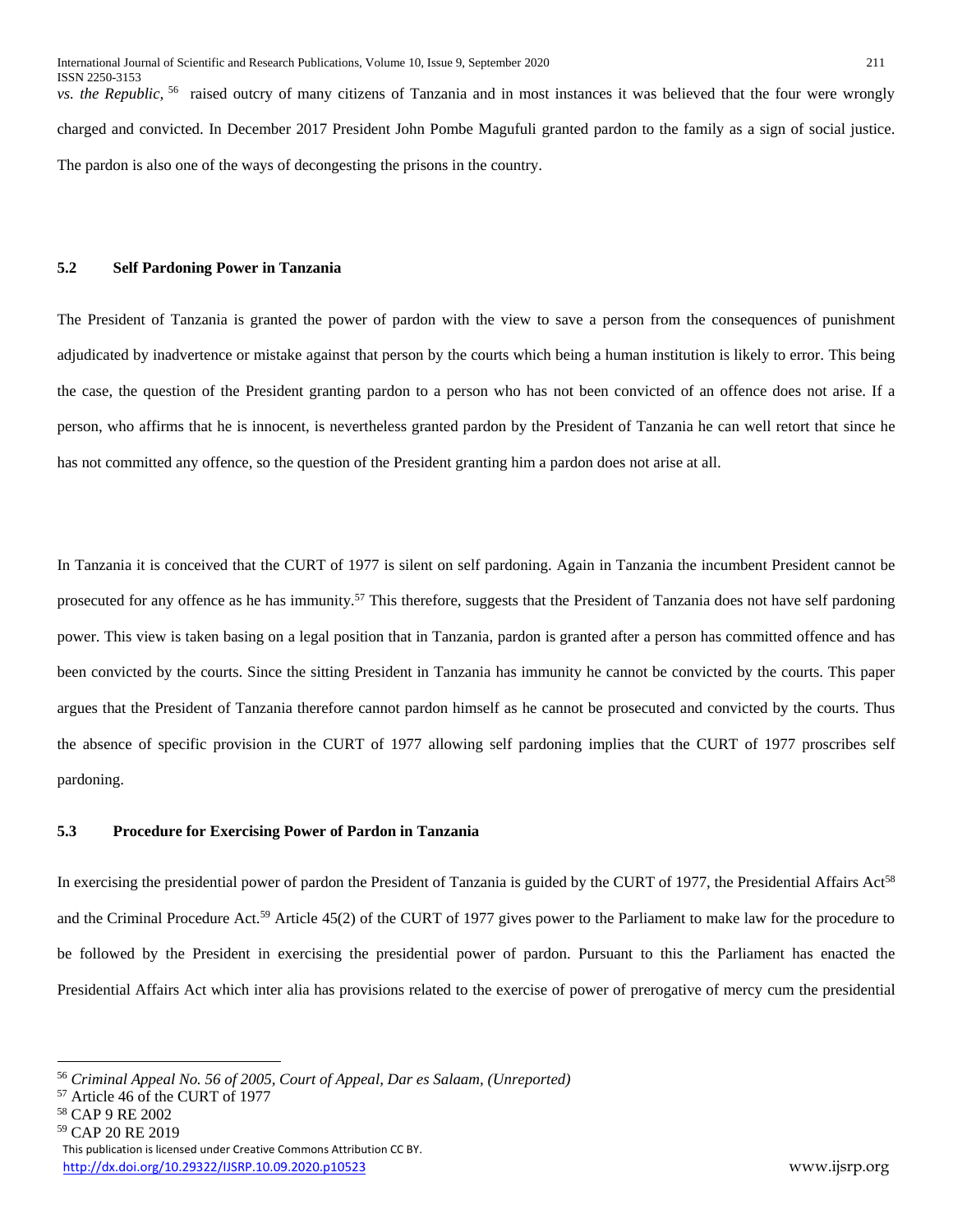ISSN 2250-3153 power of pardon. Section 3(3) and (4) of the Presidential Affairs Act requires the President of Tanzania to obtain from or consult the Advisory Committee of Prerogative of Mercy (ACPM) before he exercises his powers conferred by Article 45 of the CURT of 1977.

The ACPM is a body which is established by section 3(1) of the Presidential Affairs Act. The major function of the ACPM is to advise the President of Tanzania on exercising of the power of pardon. The ACPM is entirely different and separate from other bodies which are established by other laws but which have somehow similar functions. For that the ACPM is different from the Parole Boards and the Community Service Committees which administer parole, community service or substituted sentence. The Parole Boards are established by the Parole Boards Act<sup>60</sup> while the Community Service Committees are established by the Community Service Committees Act.<sup>61</sup> Likewise the ACPM is not appellate body for those who are not granted pardon by the President of Tanzania or who are not granted parole, community service or substituted sentence.

The composition of the ACPM is provided by section 3(1) (a), (b) and (c) of the Presidential Affairs Act. According to this provision the members of the ACPM are the Minister of the government, the Attorney General and other members who shall be not less than three and not more than five. All the members are appointed by the President of Tanzania. This paper suggests that the other members should be the Commissioner General of Prison Services, the Chief Medical Officer, the Director General of the Tanzania Intelligence and Security Service, the Chief of Defense Forces, the Chief Justice and the Commissioner for Social Welfare.

The Minister of the government is the Minister responsible for Constitutional and legal affairs. This is the member because exercise of prerogative of mercy is a constitutional and legal affair. The Attorney General is the member in order to render legal advice to the President and the Minister. The Commissioner General of Prison Services may be needed in order to advise the President of Tanzania on appropriate convicts to be considered for pardon, respite or remission. He is apposite person to give such advice as he is the one who keeps the convicts. The Chief Medical Officer may be needed to advice on health matters as some of the convicts are health cases. The Chief Medical Officer shall give good advice on the convicts to be considered for pardon, respite or remission basing of health history of the convict. The Director General of Tanzania Intelligence and Security Service and the Chief of Defense Forces are very important to advise the President of Tanzania based on national defense and security considerations. The convict to be granted pardon may be threat to the national security and defense. The Chief Justice is the chief of the judiciary and thus represents the judges who convicted the offenders. His opinion on a suitable person to be granted pardon by the President may be sound and is invited to give the position of the courts on the persons considered for pardon. The Chief Justice therefore may advise on complexity of the case weight of the evidence used to convict the person and other related legal and procedural issues in respect of the persons who are considered to receive pardon. The Commissioner for Social Welfare is the person responsible for provision of social welfare for

 $\ddot{\phantom{a}}$ 

<sup>60</sup> CAP 400 RE 2002

 $61$  Act No. 6 of 2002

This publication is licensed under Creative Commons Attribution CC BY. <http://dx.doi.org/10.29322/IJSRP.10.09.2020.p10523> www.ijsrp.org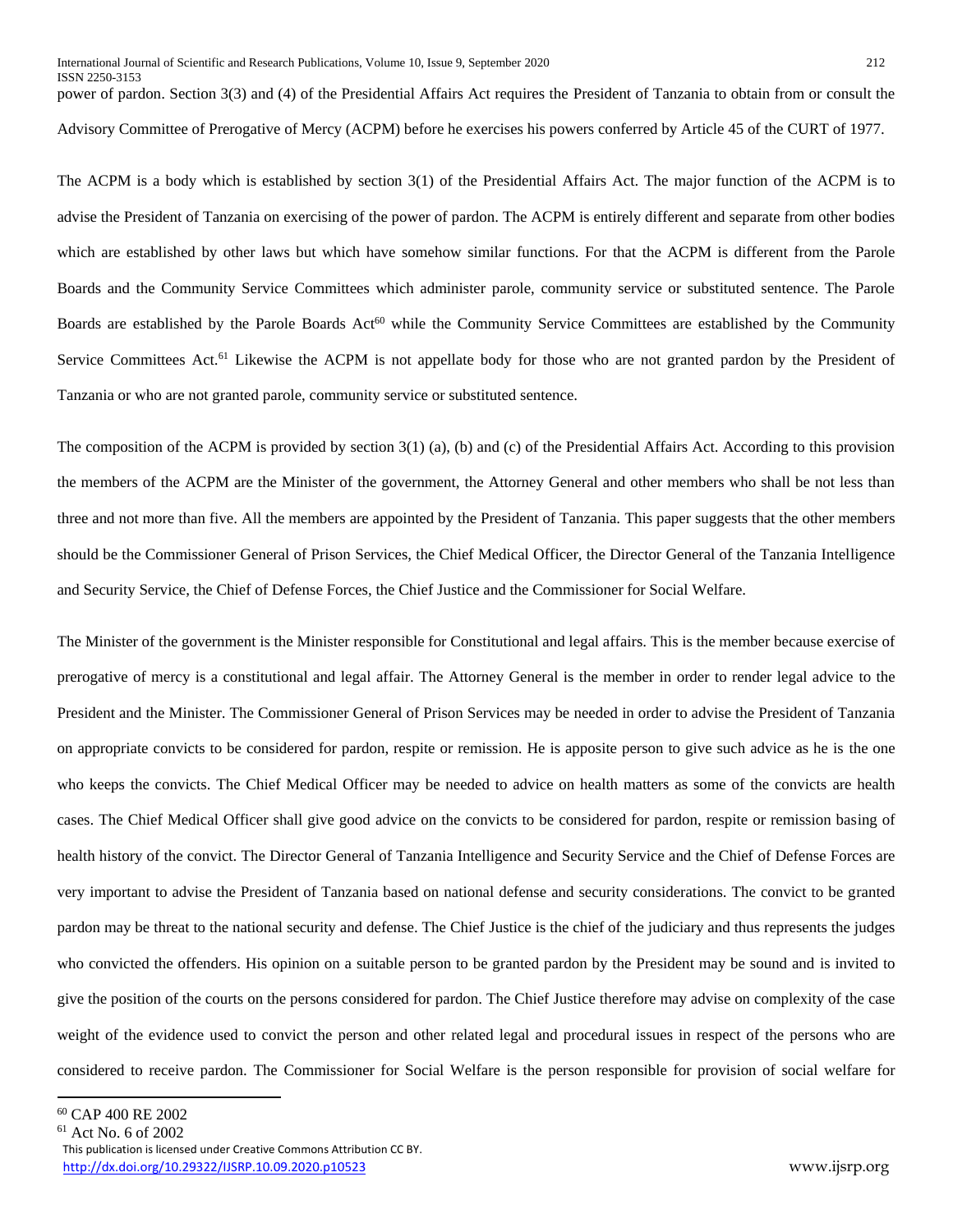individuals, families and people with special needs. The Commissioner for Social Welfare is therefore important to advice the President on suitability of the person for grant of pardon basing on social welfare backgrounds of the person.

The meetings of the ACPM to deliberate on the advice to give to the President of Tanzania shall be convened by the President himself. Where possible all the meetings of the ACPM shall be presided over by the President of Tanzania.<sup>62</sup> So in Tanzania the President effectively controls the whole process of presidential power of pardon. The President of Tanzania appoints the members of the ACPM, summons the meetings, presides over the meetings and determines the procedure.<sup>63</sup> This is so because there are no guidelines of procedures yet for the exercise of presidential power of pardon. <sup>64</sup> This paper argues that the scheme is so purposely designed since pardon power is considered as 'pure mercy function' and thus needs to be closely supervised by the President himself. More so even if the President of Tanzania controls the whole process it is important to have the ACPM so that to avoid abuse of power by the President. This means despite being weak as it may be argued the ACPM ameliorates possibility of the President of Tanzania to abuse his prerogative powers.

According to section 3(3) of the Presidential Affairs Act the President of Tanzania shall grant pardon, respite or remission to the convict of murder after obtaining advice from the ACPM. The obtaining of the advice prior to exercising of the power thereof is mandatory, failure of which shall render the exercise illegal. Although the President of Tanzania is bound to obtain advice of the ACPM before he pronounces pardon, respite or remission to any death row inmate or other convicts the President is not bound to follow the advice thereof. Section 3(3) of the Presidential Affairs Act reads that;

"Where any person has been sentenced to death (otherwise than by a court-martial) for any offence, the President shall cause a written report of the case from the trial judge or magistrate, together with such other information derived from the record of the case or elsewhere as he may require, to be considered at a meeting of the Advisory Committee; and after obtaining the advice of the Committee, **the President shall decide in his own deliberate judgment whether to exercise any of his powers under section 45 of the Constitution.**" (Emphasis added).

From the words of section 3(3) of the Presidential Affairs Act there are two major things which are important to note. First if the prerogative of mercy is to be exercised in respect of the person who was convicted by the court martial the ACPM shall not be involved. Instead the President of Tanzania shall have to receive advice from the Minister responsible for defense and national security. Second the President of Tanzania is not bound to follow the advice of the ACPM or of the Minister responsible for defense and national security. It means whatever advice the President of Tanzania receives from the ACPM or the Minister responsible for defense and national security as the case may be the decision as to whether to grant pardon, respite or remission remains in the

 $62$  Section 3(1)(c) of the Presidential Affairs Act

<sup>63</sup> Section 3(5) of the Presidential Affairs Act

<sup>64</sup> See argument of Counsel Rweyongeza in the case of *Mbushuu alia Domini Mnyaroje and Another vs. Republic (1995) TLR 97, p. 107*

This publication is licensed under Creative Commons Attribution CC BY. <http://dx.doi.org/10.29322/IJSRP.10.09.2020.p10523> www.ijsrp.org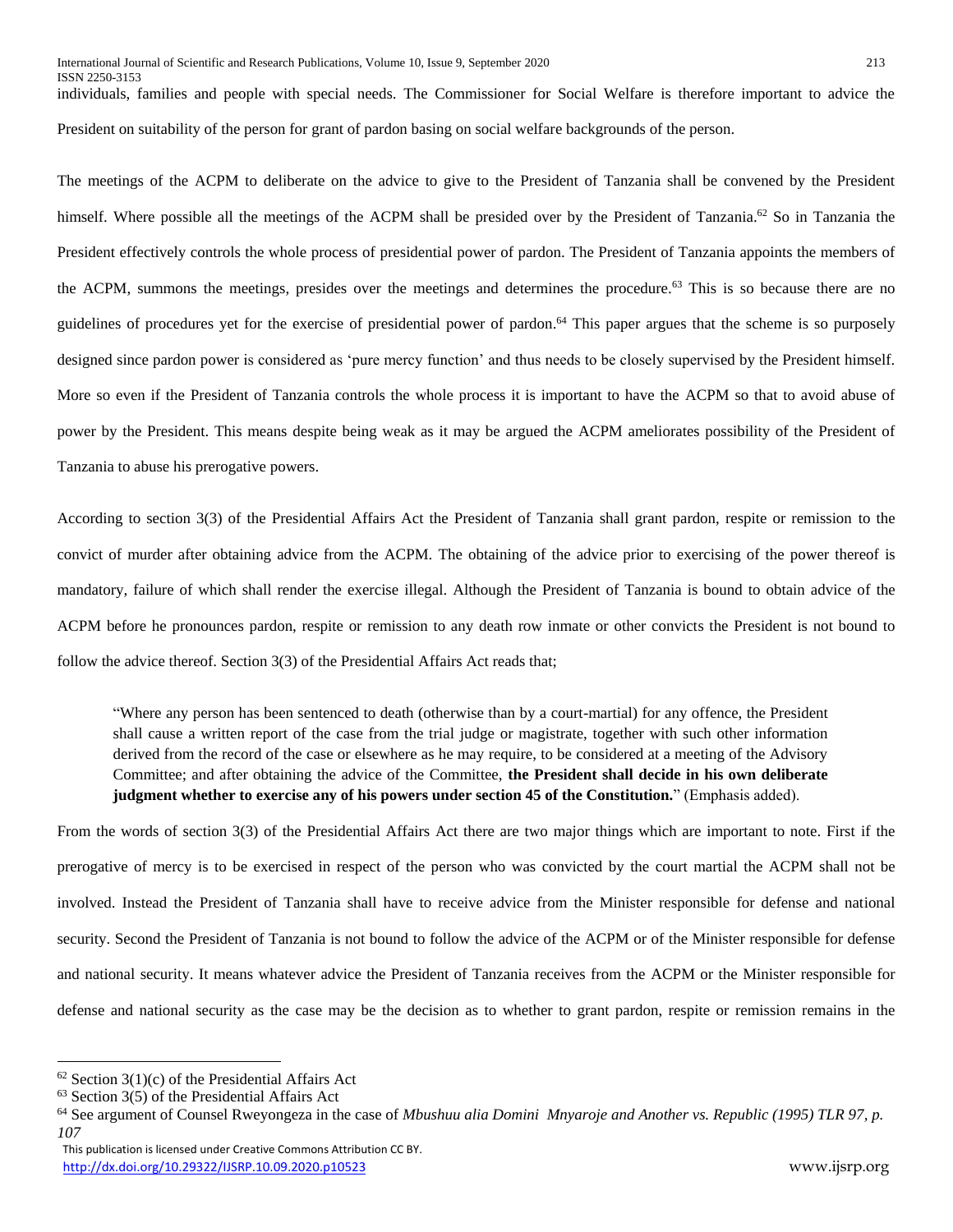discretion of the President himself, the discretion which, of course, shall have to be prudently exercised, giving regards to reasonable grounds.

While it is mandatory for the President of Tanzania to obtain the advice of the ACPM if pardon is to be exercised to the murder convicts, the President is not bound to seek and receive advice in exercising the power if the prisoner is other than murder convict.<sup>65</sup> So for other convicts the President of Tanzania may exercise his powers without even consulting the ACPM, let alone to follow its advice.

## **5.5 Commonplace of Presidential Pardon in Tanzania**

Constitutionally the President of Tanzania has and may exercise presidential power of pardon. This power has been in the CURT of 1977 since 1984 following the fifth constitutional amendments.<sup>66</sup> While in USA the presidential pardon power is said to take atropism pace President John Pombe Magufuli is not reticent. The reason for him to be active in exercising presidential pardon power is because there is high rate of imprisonment of people by courts. Again it is a fact that imprisonment stigmatizes those convicted of crime.<sup>67</sup> One way to remove the stigma to the convicts is by releasing them on presidential power of pardon.

As such the pardon power has been exercised by all five Presidents of Tanzania (Mwalimu Julius Nyerere, Alli Hassan Mwinyi, Benjamin Mkapa, Jakaya Kikwete and John Pombe Magufuli) ever since independence in 1961 until now. Two major events within recent years in which President Magufuli granted pardon to the family members of Babu Seya and to the murder convicts, have underscored significance of the presidential power of pardon in Tanzania. However, despite widespread publicity over these two specific case instances, the pardon power in general still remains only superficially understood by most citizens. It is therefore the purpose of this article to be educative as to the practical evolution of the President's pardoning powers, and in so doing to ascertain the scope and legal implications inherent in such executive act of pardon.

### **6.0 Conclusion**

 $\overline{a}$ 

From the above analysis it is fare to conclude this article by arguing that the presidential power of pardon is very wide. It seems it is the intention of the Framers of the Constitutions in the countries which follow presidential system of governments to provide for such plenary powers. It also seems that it was the intention of the Framers to provide such wide power without putting limitations to check its exercise. At times, the Framers seemed to think that impeachment is the appropriate remedy or check for abuse of the presidential pardoning power. This can be proved by the ways the US Constitution of 1787 and the constitutional law of England, in relation to

 This publication is licensed under Creative Commons Attribution CC BY. <http://dx.doi.org/10.29322/IJSRP.10.09.2020.p10523> www.ijsrp.org  $67$  Love, M. C., op cit, p. 1191

<sup>65</sup> Section 3(4) of the Presidential Affairs Act

<sup>66</sup> See Article 9 of the Fifth Constitutional Amendment of 1984, Act No. 15 of 1984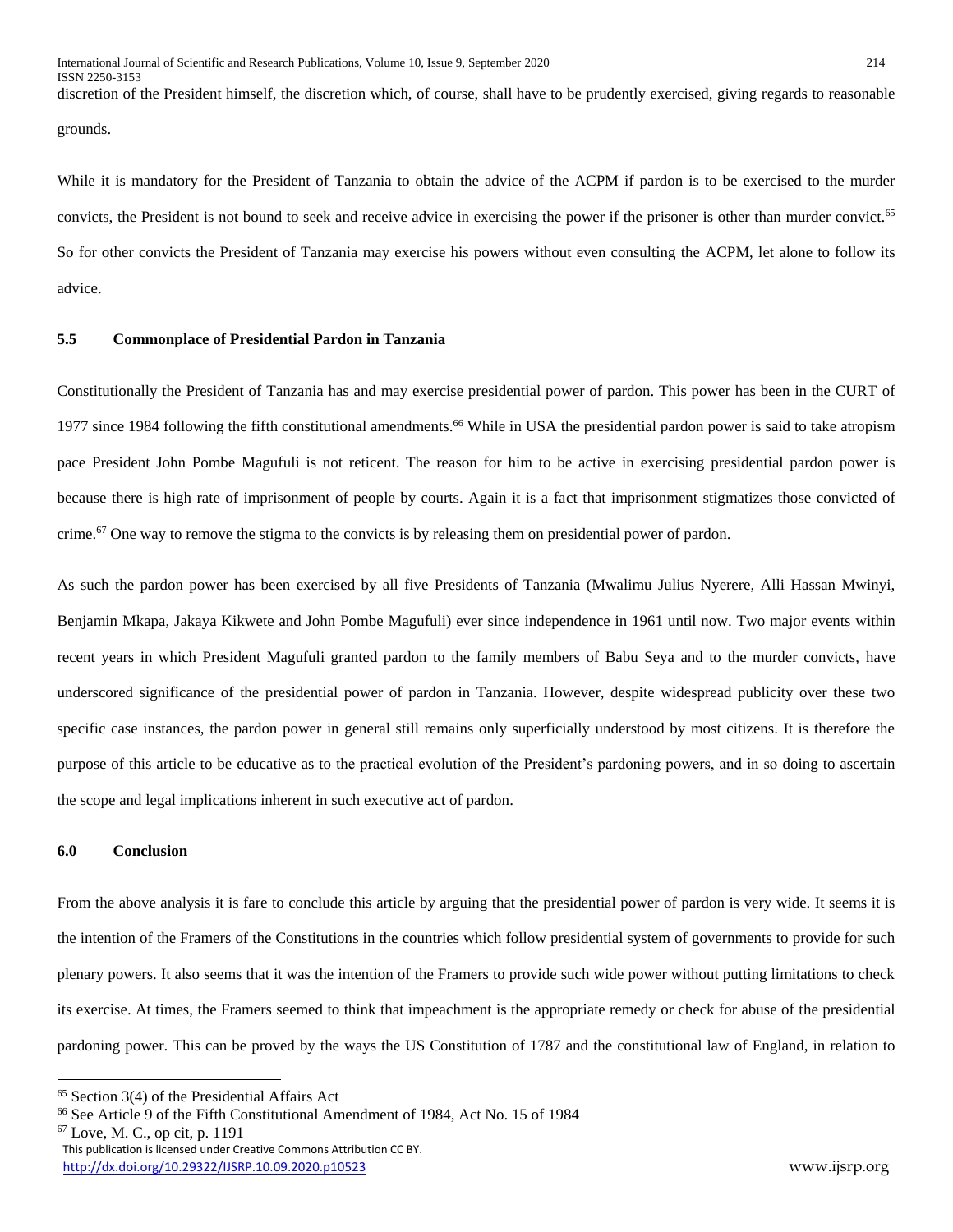pardoning power and impeachment are intertwined. Despite such checks which are impliedly provided by the impeachment, USA and Tanzania jurisprudences and experiences have shown that there is unbridled of the pardoning power. This then proves one thing, which is legal limitations on exercise of the presidential power of pardon are few. As a result there is a potential possibility of abuse of the power by the Presidents or head of States. One of the possible abuse may be self pardoning, which albeit its non-occurrence so far, there are more than plenty signs of possibility of its occurrence in a near future. Another possible abuse may be in relation to granting of pardon by the President or head of State to persons in order to protect themselves from possible legal jeopardy or embarrassment. Because of all this it is high time now than ever before for the Constitutions of the States to insert explicit provisions through constitutional amendments which shall provide for control, limitations and checks on exercise of the presidential power of pardon.

#### **REFERENCES**

Barry, H., The King Can Do No Wrong, *Virginia Law Review*, Vol. 11, No. 5, (1925)

Bayer, P.B., The Due Process Bona Fides of Executive Self Pardon and Blanket Pardons, Scholarly Works, (2017)

Beccaria, C.B., An Essay on Crimes and Punishment, W.C Little & Co, Albany, 1953

Chitty, J., A Treatise on the Law of the Prerogatives of the Crown, Joseph Butterworth and Son, London, (1920)

Duker, W.F., "The President's Power to Pardon: A Constitutional History, *18 WM & Mary Law Review,* (1977)

Ekwenze, S.A.M., Presidential Pardon and Prerogative of Mercy: A Necessary National

Foster, M. A., Presidential Pardon: Overview and Selected Legal Issues, Congressional Research Series, Legislative History, New York, (2020)

Garner, B. A., Black's Law Dictionary, 9<sup>th</sup> Edition, A Thomson Reuters Business, Dallas, (2004)

Grupp, S., Some Historical Aspects of the Pardon in England, *the America Journal of Legal History,* Vol. 7, No. 1, (1963)

Hastedt, G.P., Presidential Pardon, White House Studies Compendium, Nova Science Publisher Inc., (2007)

Healy, G., The Cult of the Presidency: America's Dangerous Devotion to Executive Power, Cato Institute, Washington D.C, (2009)

Kalt, B. C., Pardon Me?: The Constitutional Case Against Presidential Self Pardons, Notes, *the Yale Law Journal,* Vol. 106, (1996)

Kalt, B.C., Five Myths About Presidential Pardons, the Washington Post, (2018)

Love, M.C., The Twilight of the Pardon Power, *Journal of Criminal Law and Criminology*, Vol. 100, Issue 3, (2010)

Menitove, J., The Problematic Presidential Pardon: A Proposal for Reforming Federal Clemency, *Harvard Law & Policy Review*, Vol. 3, (2009)

Moore, K. D., Pardons, Justices, Mercy and the Public Interest, Oxford University Press, Oxford, (1997),

Pfiffner, J.P., (2010), The Scope of the President's Pardon Power, George Mason University